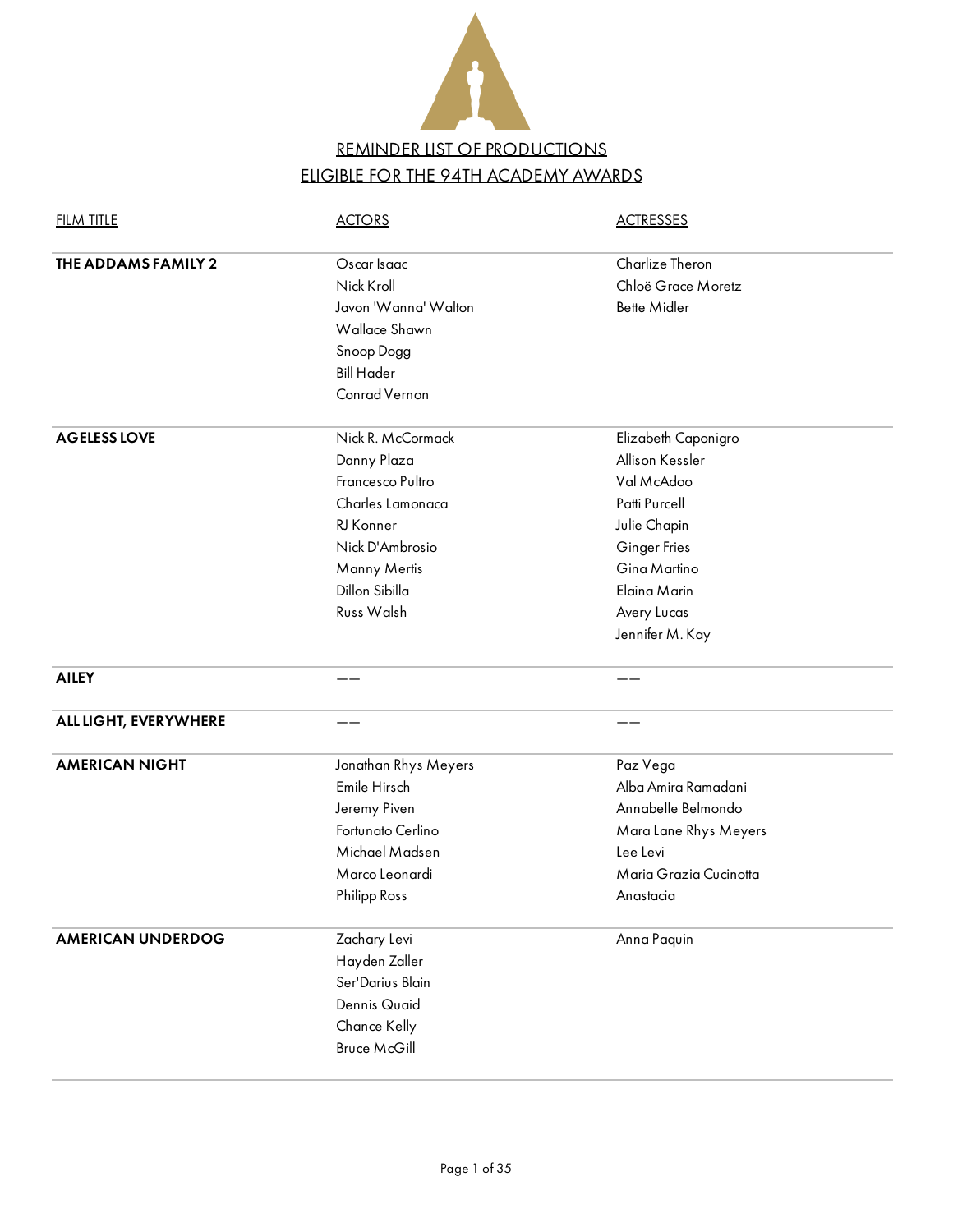| <b>FILM TITLE</b>          | <b>ACTORS</b>         | <b>ACTRESSES</b>      |  |
|----------------------------|-----------------------|-----------------------|--|
| <b>ANNETTE</b>             | Adam Driver           | Marion Cotillard      |  |
|                            | Simon Helberg         | Devyn McDowell        |  |
| <b>ANTLERS</b>             | Jesse Plemons         | Keri Russell          |  |
|                            | Jeremy T. Thomas      | Amy Madigan           |  |
|                            | Graham Greene         |                       |  |
|                            | Scott Haze            |                       |  |
|                            | Rory Cochrane         |                       |  |
| <b>THE APE STAR</b>        |                       | Rebecca Gerstmann     |  |
|                            |                       | Pernilla August       |  |
| <b>ARMY OF THE DEAD</b>    | Dave Bautista         | Ella Purnell          |  |
|                            | Omari Hardwick        | Ana de la Reguera     |  |
|                            | Theo Rossi            | Nora Arnezeder        |  |
|                            | Matthias Schweighöfer |                       |  |
|                            | Garret Dillahunt      |                       |  |
|                            | Hiroyuki Sanada       |                       |  |
| <b>ASCENSION</b>           |                       |                       |  |
| <b>ATTICA</b>              |                       |                       |  |
| <b>BACK TO THE OUTBACK</b> |                       |                       |  |
| <b>BECOMING COUSTEAU</b>   |                       |                       |  |
| <b>BEING THE RICARDOS</b>  | Javier Bardem         | Nicole Kidman         |  |
|                            | J.K. Simmons          | Nina Arianda          |  |
|                            | Tony Hale             | Alia Shawkat          |  |
| <b>BELFAST</b>             | Jamie Dornan          | Caitríona Balfe       |  |
|                            | Jude Hill             | Judi Dench            |  |
|                            | Ciarán Hinds          |                       |  |
|                            |                       |                       |  |
| <b>BELLE</b>               | Ryo Narita            | Kaho Nakamura         |  |
|                            | Shota Sometani        | <b>Tina Tamashiro</b> |  |
|                            | Koji Yakusho          | Lilas Ikuta           |  |
|                            | Ken Ishiguro          | ermhoi                |  |
|                            | Takeru Satoh          | <b>HANA</b>           |  |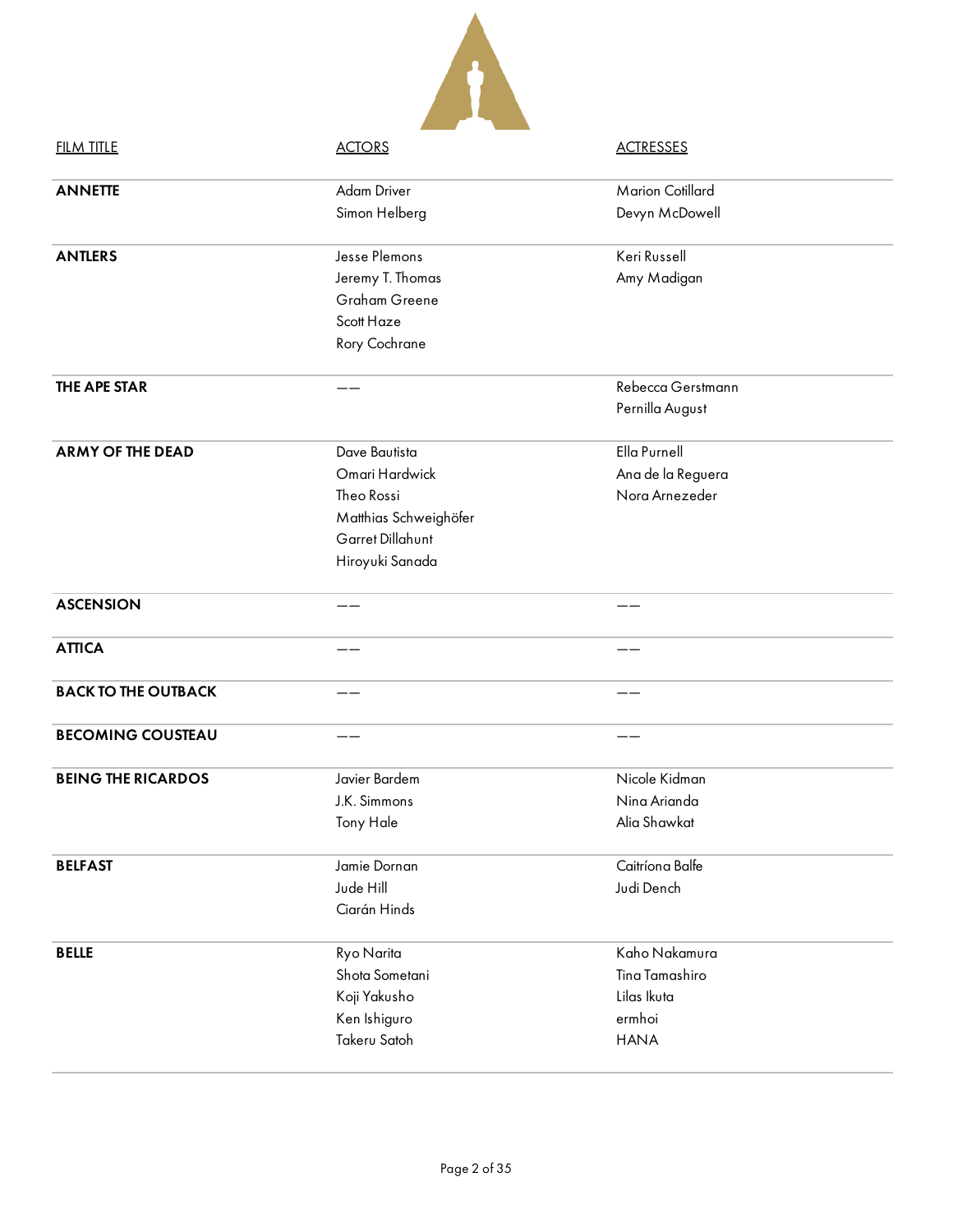| <b>FILM TITLE</b>                          | <b>ACTORS</b>              | <b>ACTRESSES</b>     |  |
|--------------------------------------------|----------------------------|----------------------|--|
| <b>BENEDETTA</b>                           | Lambert Wilson             | Virginie Efira       |  |
|                                            |                            | Daphné Patakia       |  |
|                                            |                            | Charlotte Rampling   |  |
| <b>BERGMAN ISLAND</b>                      | Tim Roth                   | Vicky Krieps         |  |
|                                            | Anders Danielsen Lie       | Mia Wasikowska       |  |
| <b>BEST SELLERS</b>                        | Michael Caine              | Aubrey Plaza         |  |
|                                            | Cary Elwes                 | Ellen Wong           |  |
|                                            | Scott Speedman             | Veronica Ferres      |  |
| THE BETA TEST                              | Jim Cummings               | Virginia Newcomb     |  |
|                                            | PJ McCabe                  |                      |  |
| <b>BILLIE EILISH: THE WORLD'S A LITTLE</b> |                            |                      |  |
| <b>BLURRY</b>                              |                            |                      |  |
| <b>BLACK WIDOW</b>                         | David Harbour              | Scarlett Johansson   |  |
|                                            | Ray Winstone               | Florence Pugh        |  |
|                                            | O-T Fagbenle               | Rachel Weisz         |  |
|                                            | William Hurt               | Ever Anderson        |  |
|                                            |                            | Violet McGraw        |  |
|                                            |                            | Olga Kurylenko       |  |
| <b>BLUE BAYOU</b>                          | Justin Chon                | Alicia Vikander      |  |
|                                            | Mark O'Brien               | Linh-Dan Pham        |  |
|                                            | Vondie Curtis-Hall         | Sydney Kowalske      |  |
|                                            | Emory Cohen                |                      |  |
| <b>BOB SPIT - WE DO NOT LIKE PEOPLE</b>    |                            |                      |  |
| <b>BOOGIE</b>                              | Taylor Takahashi           | <b>Taylour Paige</b> |  |
|                                            | Perry Yung                 | Pamelyn Chee         |  |
|                                            | Jorge Lendeborg, Jr.       |                      |  |
|                                            | Domenick Lombardozzi       |                      |  |
|                                            | Mike Moh                   |                      |  |
|                                            | Bashar "Pop Smoke" Jackson |                      |  |
| <b>BORIS KARLOFF: THE MAN BEHIND</b>       |                            |                      |  |
| <b>THE MONSTER</b>                         |                            |                      |  |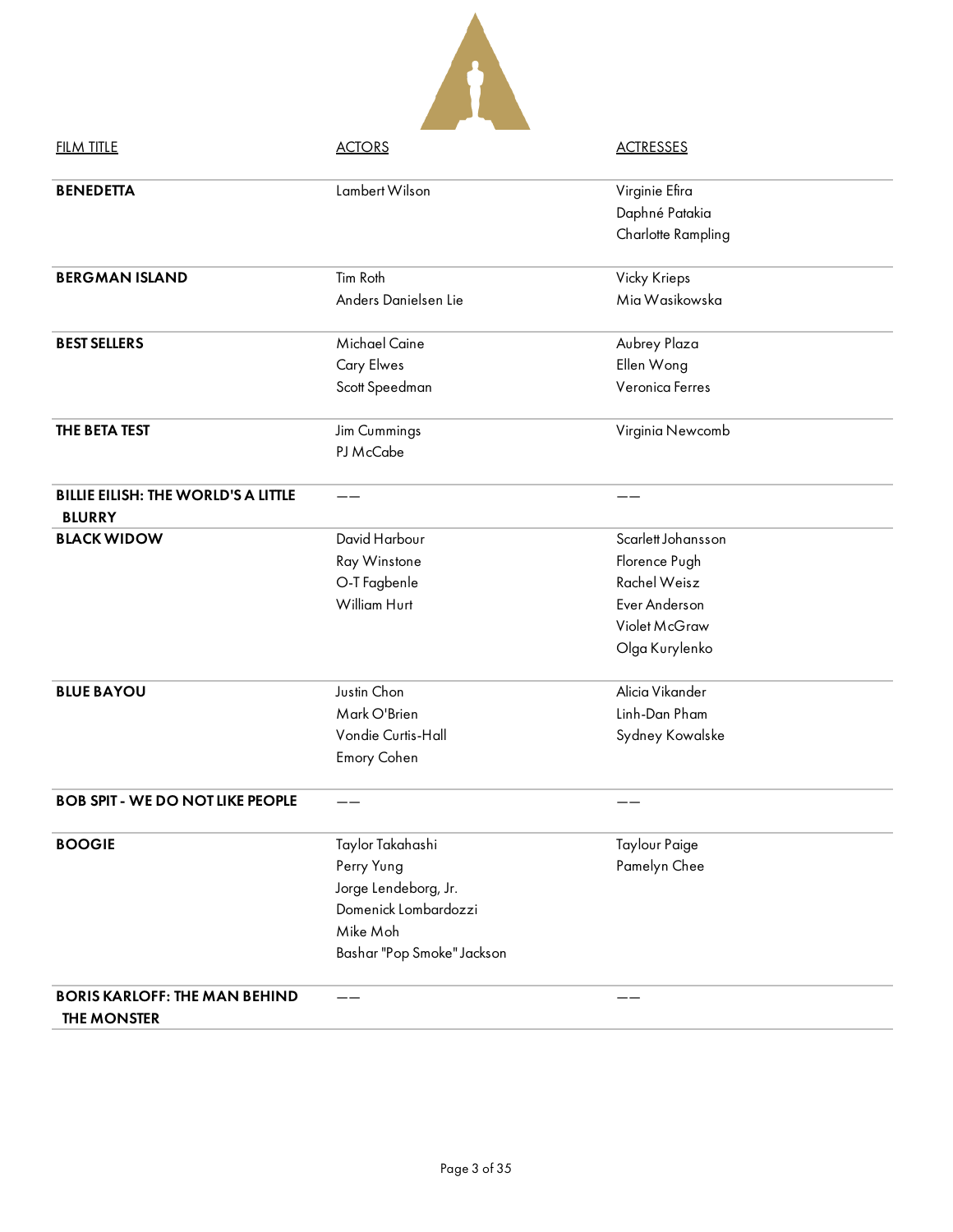| <b>FILM TITLE</b>                                                                  | <b>ACTORS</b>                                                                                                                                      | <b>ACTRESSES</b>                                                                                                                  |
|------------------------------------------------------------------------------------|----------------------------------------------------------------------------------------------------------------------------------------------------|-----------------------------------------------------------------------------------------------------------------------------------|
| THE BOSS BABY: FAMILY BUSINESS                                                     | Alec Baldwin<br>James Marsden<br>Jeff Goldblum<br>James McGrath<br>Jimmy Kimmel<br>Raphael Alejandro<br>David Soren<br>Nicholas Gist<br>James Ryan | Amy Sedaris<br>Ariana Greenblatt<br>Eva Longoria<br>Lisa Kudrow<br>Serenity Brown<br>Nova Reed<br>Molly K. Gray<br>Ashlyn Lundahl |
| <b>BRIAN WILSON: LONG PROMISED</b><br><b>ROAD</b><br><b>BRING YOUR OWN BRIGADE</b> | Dave Smith                                                                                                                                         |                                                                                                                                   |
| <b>BRUISED</b>                                                                     | Adan Canto<br>Danny Boyd, Jr.<br>Shamier Anderson<br>Stephen McKinley Henderson                                                                    | Halle Berry<br>Adriane Lenox<br>Sheila Atim<br>Valentina Shevchenko                                                               |
| <b>CANDYMAN</b>                                                                    | Yahya Abdul-Mateen II<br>Nathan Stewart-Jarrett<br>Colman Domingo<br>Kyle Kaminsky                                                                 | Teyonah Parris<br>Vanessa Williams                                                                                                |
| <b>THE CARD COUNTER</b>                                                            | Oscar Isaac<br>Tye Sheridan<br>Willem Dafoe                                                                                                        | Tiffany Haddish                                                                                                                   |
| <b>CENSOR</b>                                                                      |                                                                                                                                                    | Niamh Algar                                                                                                                       |
| <b>CINDERELLA</b>                                                                  | Nicholas Galitzine<br>James Corden<br><b>Billy Porter</b><br>Pierce Brosnan                                                                        | Camila Cabello<br>Minnie Driver<br>Idina Menzel                                                                                   |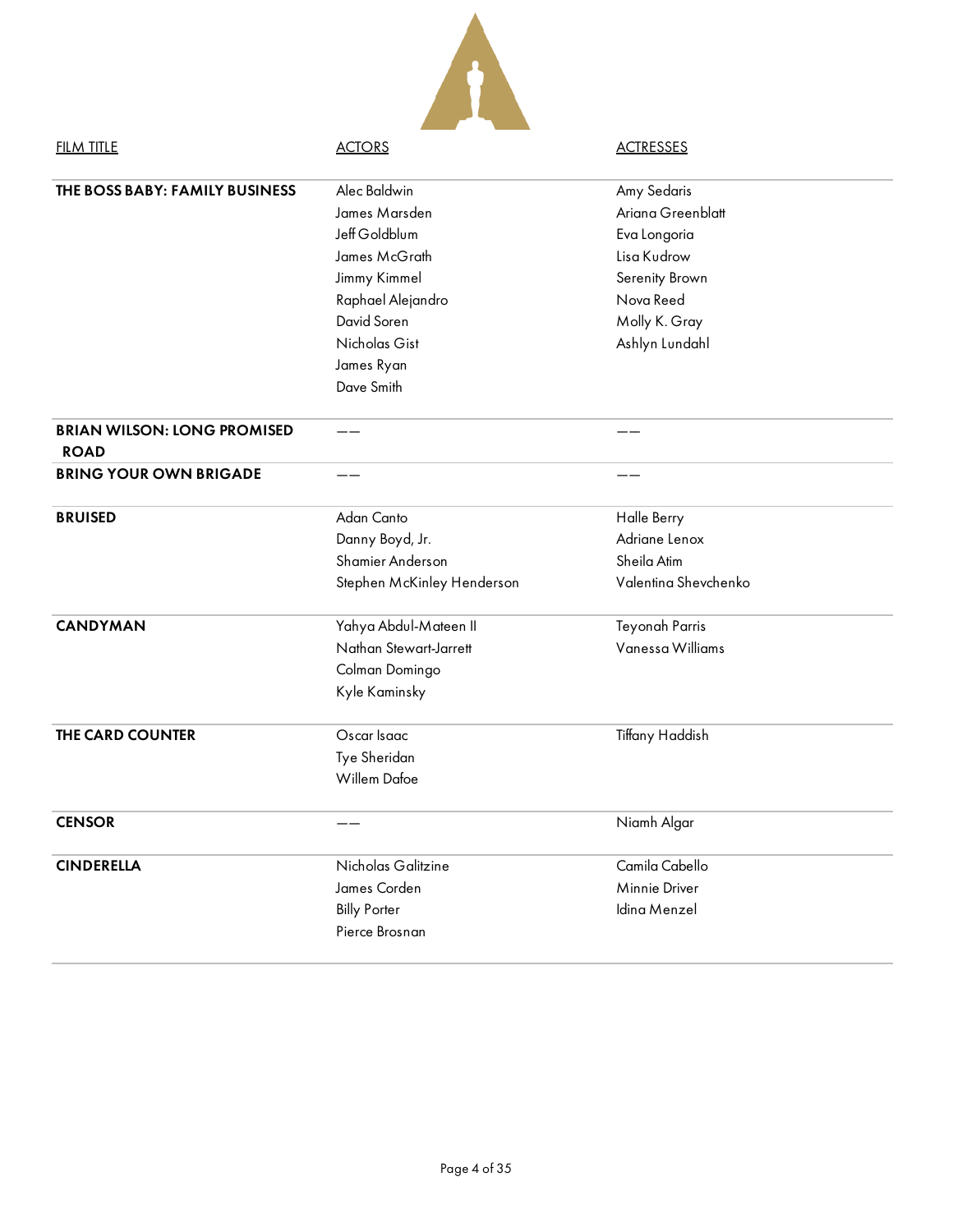| <b>FILM TITLE</b>                                 | <b>ACTORS</b>                   | <b>ACTRESSES</b>      |
|---------------------------------------------------|---------------------------------|-----------------------|
| <b>CLIFFORD THE BIG RED DOG</b>                   | Jack Whitehall                  | Darby Camp            |
|                                                   | Tony Hale                       | Sienna Guillory       |
|                                                   | David Alan Grier                | Tovah Feldshuh        |
|                                                   | Russell Wong                    | Jessica Keenan Wynn   |
|                                                   | Kenan Thompson                  | Bear Allen-Blaine     |
|                                                   | John Cleese                     | Siobhan Fallon Hogan  |
|                                                   | Izaac Wang                      | Mia Ronn              |
|                                                   | <b>Russell Peters</b>           | Madison Smith         |
|                                                   | Paul Rodriguez                  | <b>Madison Morris</b> |
|                                                   | Horatio Sanz                    | Yasha Jackson         |
| <b>C'MON C'MON</b>                                | Joaquin Phoenix<br>Woody Norman | Gaby Hoffmann         |
| <b>CODA</b>                                       | Eugenio Derbez                  | Emilia Jones          |
|                                                   | Troy Kotsur                     | Marlee Matlin         |
|                                                   | Ferdia Walsh-Peelo              |                       |
|                                                   | <b>Daniel Durant</b>            |                       |
| <b>COMING 2 AMERICA</b>                           | Eddie Murphy                    | Leslie Jones          |
|                                                   | Arsenio Hall                    | KiKi Layne            |
|                                                   | Jermaine Fowler                 | Shari Headley         |
|                                                   | Tracy Morgan                    |                       |
|                                                   | <b>Wesley Snipes</b>            |                       |
|                                                   | James Earl Jones                |                       |
| <b>COMPARTMENT NO. 6</b>                          | Yuriy Borisov                   | Seidi Haarla          |
| THE CONJURING: THE DEVIL MADE                     | Patrick Wilson                  | Vera Farmiga          |
| <b>MEDOIT</b>                                     | Ruairi O'Connor                 | Sarah Catherine Hook  |
|                                                   | Julian Hilliard                 | Sterling Jerins       |
|                                                   | Ronnie Gene Blevins             | Eugenie Bondurant     |
|                                                   | Keith Arthur Bolden             |                       |
|                                                   | Steve Coulter                   |                       |
|                                                   | Shannon Kook                    |                       |
|                                                   | John Noble                      |                       |
|                                                   | Vince Pisani                    |                       |
| <b>CONVERGENCE: COURAGE IN A</b><br><b>CRISIS</b> |                                 |                       |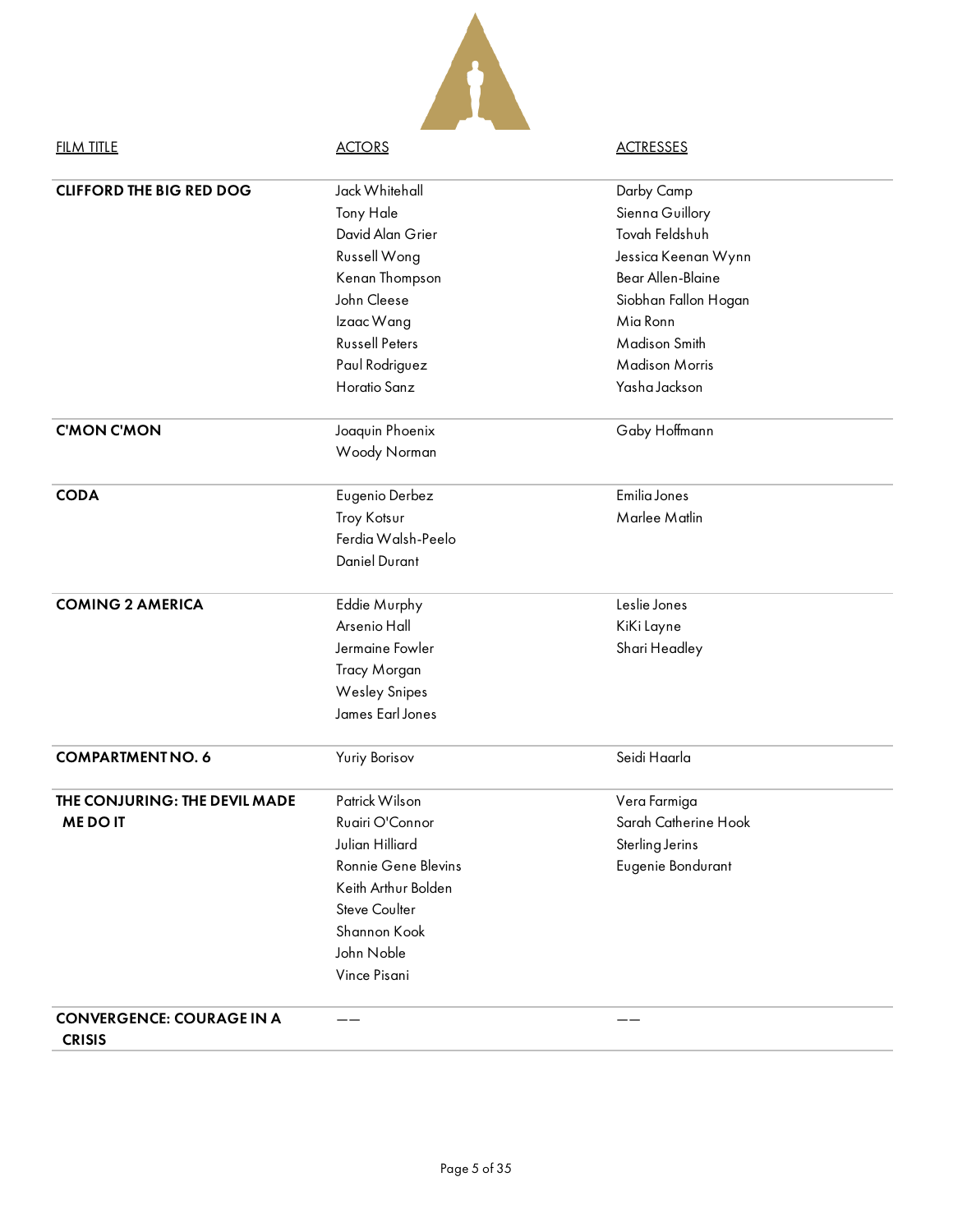| <b>FILM TITLE</b>    | <b>ACTORS</b>               | <b>ACTRESSES</b>         |  |
|----------------------|-----------------------------|--------------------------|--|
| A COP MOVIE          |                             |                          |  |
| <b>THE COURIER</b>   | <b>Benedict Cumberbatch</b> | Rachel Brosnahan         |  |
|                      | Merab Ninidze               | Jessie Buckley           |  |
|                      | Angus Wright                |                          |  |
| A CRIME ON THE BAYOU | ——                          |                          |  |
| <b>CRUELLA</b>       | Joel Fry                    | Emma Stone               |  |
|                      | Paul Walter Hauser          | Emma Thompson            |  |
|                      | Mark Strong                 | Emily Beecham            |  |
|                      | John McCrea                 | Kirby Howell-Baptiste    |  |
|                      | Kayvan Novak                | Tipper Seifert-Cleveland |  |
|                      | Jamie Demetriou             | Niamh Lynch              |  |
|                      | Andrew Leung                | Ninette Finch            |  |
|                      | Ed Birch                    | Sarah Crowden            |  |
|                      | Dylan Lowe                  | Asmara Gabrielle         |  |
|                      | Paul Bazely                 |                          |  |
| <b>CRY MACHO</b>     | Clint Eastwood              | Fernanda Urrejola        |  |
|                      | Dwight Yoakam               | Natalia Traven           |  |
|                      | Eduardo Minett              |                          |  |
|                      | Horacio García-Rojas        |                          |  |
| <b>CRYPTOZOO</b>     |                             | Lake Bell                |  |
| <b>CUSP</b>          |                             |                          |  |
| <b>CYRANO</b>        | Peter Dinklage              | <b>Haley Bennett</b>     |  |
|                      | Kelvin Harrison Jr.         | Monica Dolan             |  |
|                      | Ben Mendelsohn              | Ruth Sheen               |  |
|                      | Bashir Salahuddin           | Anjana Vasan             |  |
|                      | Joshua James                |                          |  |
|                      | Mark Benton                 |                          |  |
|                      | Richard McCabe              |                          |  |
|                      | Peter Wight                 |                          |  |
|                      | Tim McMullan                |                          |  |
|                      |                             |                          |  |

Δ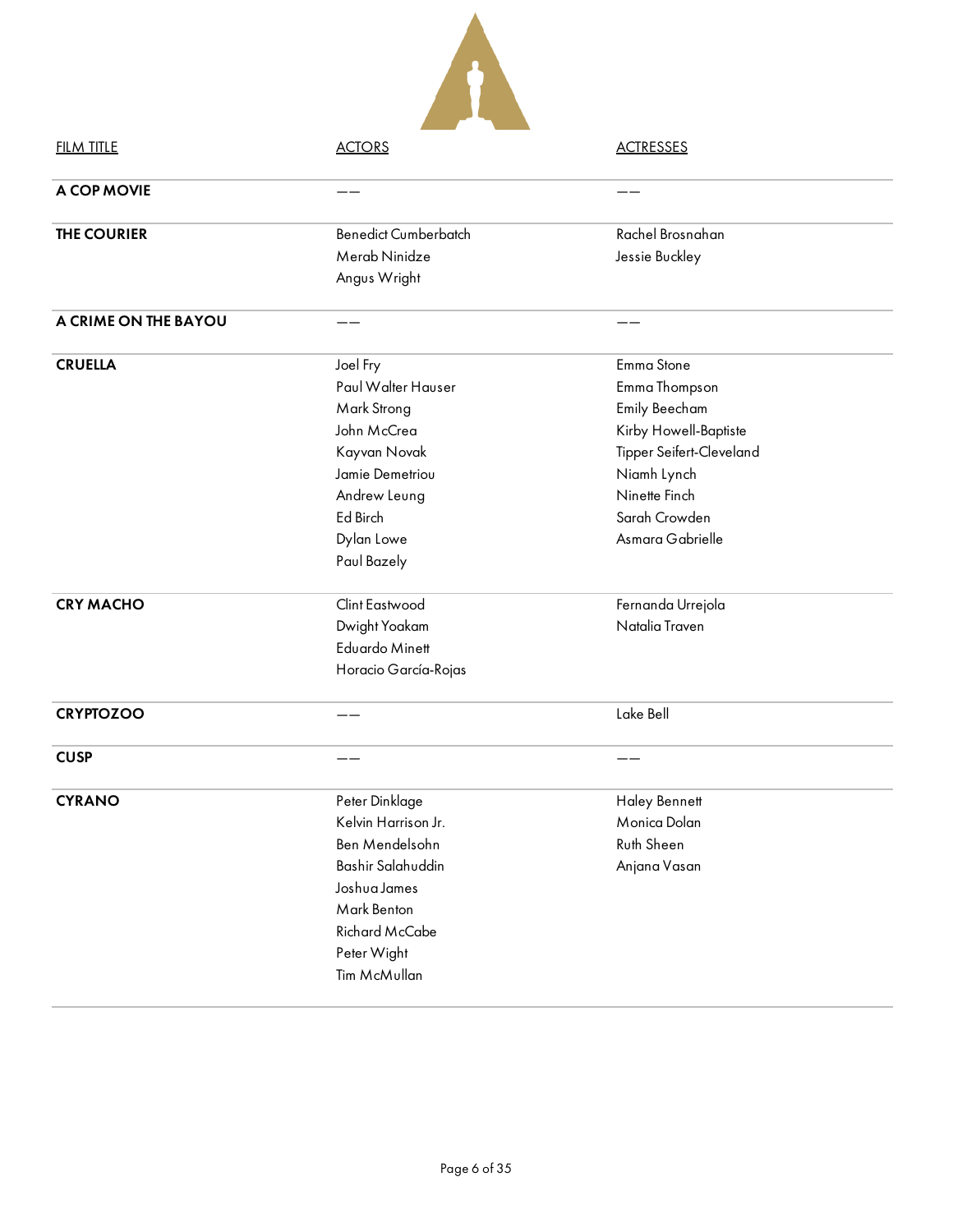| <b>FILM TITLE</b>       | <b>ACTORS</b>                                                                                                                                                    | <b>ACTRESSES</b>                                                                                                                                                |
|-------------------------|------------------------------------------------------------------------------------------------------------------------------------------------------------------|-----------------------------------------------------------------------------------------------------------------------------------------------------------------|
| <b>DEAR EVAN HANSEN</b> | <b>Ben Platt</b><br>Danny Pino<br>Colton Ryan<br>Nik Dodani<br><b>DeMarius Copes</b><br>Isaac Powell<br>Marvin Leon<br>Gerald Caesar<br>Swift Rice<br>Tommy Kane | Julianne Moore<br>Kaitlyn Dever<br>Amandla Stenberg<br>Amy Adams<br>Liz Kate<br>Zoey Luna<br>Hadiya Eshe'<br>Julia Chen Myers<br>Avery Bederman<br>Aymee Garcia |
| <b>DON'T LOOK UP</b>    | Leonardo DiCaprio<br>Rob Morgan<br>Jonah Hill<br>Mark Rylance<br><b>Tyler Perry</b><br>Timothée Chalamet<br>Ron Perlman<br>Scott Mescudi<br>Himesh Patel         | Jennifer Lawrence<br>Cate Blanchett<br>Meryl Streep<br>Ariana Grande<br>Melanie Lynskey                                                                         |
| <b>DREAM HORSE</b>      | Damian Lewis<br>Owen Teale                                                                                                                                       | Toni Collette<br>Joanna Page<br>Siân Phillips                                                                                                                   |
| <b>DRIVE MY CAR</b>     | Hidetoshi Nishijima<br>Masaki Okada<br>Jin Daeyeon                                                                                                               | <b>Toko Miura</b><br>Reika Kirishima<br>Park Yurim                                                                                                              |
| <b>THE DRY</b>          | Eric Bana<br>Keir O'Donnell                                                                                                                                      | Genevieve O'Reilly                                                                                                                                              |
| <b>THE DUKE</b>         | Jim Broadbent<br>Fionn Whitehead<br>Matthew Goode                                                                                                                | Helen Mirren<br>Anna Maxwell Martin                                                                                                                             |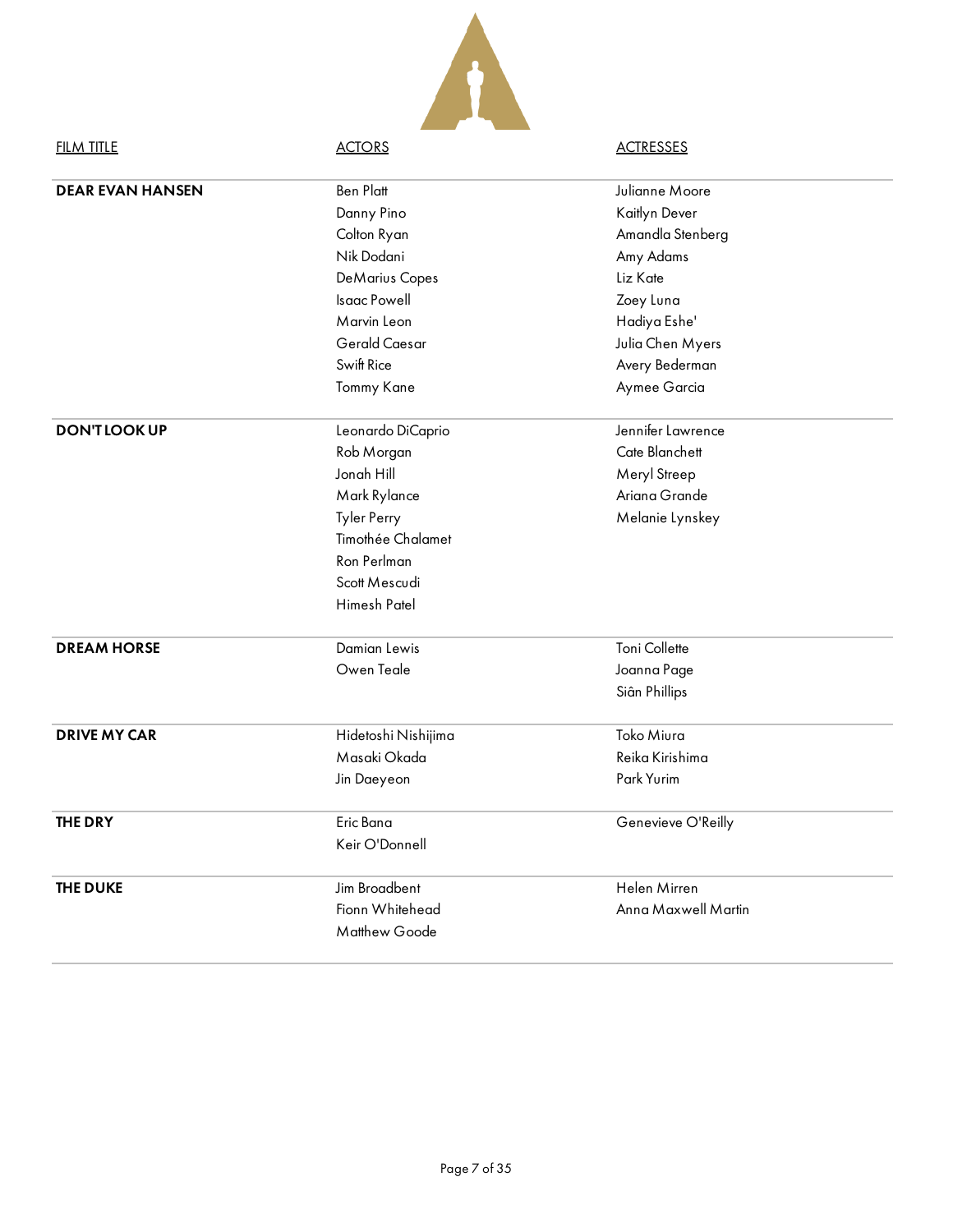| <b>FILM TITLE</b>                 | <b>ACTORS</b>               | <b>ACTRESSES</b>       |
|-----------------------------------|-----------------------------|------------------------|
| <b>DUNE</b>                       | Timothée Chalamet           | Rebecca Ferguson       |
|                                   | Oscar Isaac                 | Charlotte Rampling     |
|                                   | Josh Brolin                 | Sharon Duncan-Brewster |
|                                   | Stellan Skarsgård           | Zendaya                |
|                                   | Dave Bautista               |                        |
|                                   | Jason Momoa                 |                        |
|                                   | Javier Bardem               |                        |
|                                   | Stephen McKinley Henderson  |                        |
|                                   | Chang Chen                  |                        |
| <b>EAST OF THE MOUNTAINS</b>      | <b>Tom Skerritt</b>         | Mira Sorvino           |
|                                   | <b>Walter Dalton</b>        | Annie Gonzalez         |
|                                   | <b>Robert Fuentes</b>       |                        |
| <b>EL PLANETA</b>                 | Nacho Vigalondo             | Amalia Ulman           |
|                                   | Chen Zhou                   | Alejandra Ulman        |
| THE ELECTRICAL LIFE OF LOUIS WAIN | <b>Benedict Cumberbatch</b> | Claire Foy             |
|                                   | <b>Toby Jones</b>           | Andrea Riseborough     |
| <b>ENCANTO</b>                    | John Leguizamo              | Stephanie Beatriz      |
|                                   | Mauro Castillo              | María Cecilia Botero   |
|                                   | Wilmer Valderrama           | Jessica Darrow         |
|                                   | Rhenzy Feliz                | Angie Cepeda           |
|                                   | Ravi Cabot-Conyers          | Carolina Gaitan        |
|                                   | Maluma                      | Diane Guerrero         |
|                                   | Juan Castano                | Adassa Candiani        |
|                                   | <b>Hector Elias</b>         | Rose Portillo          |
|                                   | Alan Tudyk                  | Noemi Josefina Flores  |
|                                   |                             | Sarah-Nicole Robles    |
| <b>ENCOUNTER</b>                  | Riz Ahmed                   | Octavia Spencer        |
|                                   | Rory Cochrane               | Janina Gavankar        |
|                                   | Lucian-River Chauhan        |                        |
|                                   | Aditya Geddada              |                        |
|                                   |                             |                        |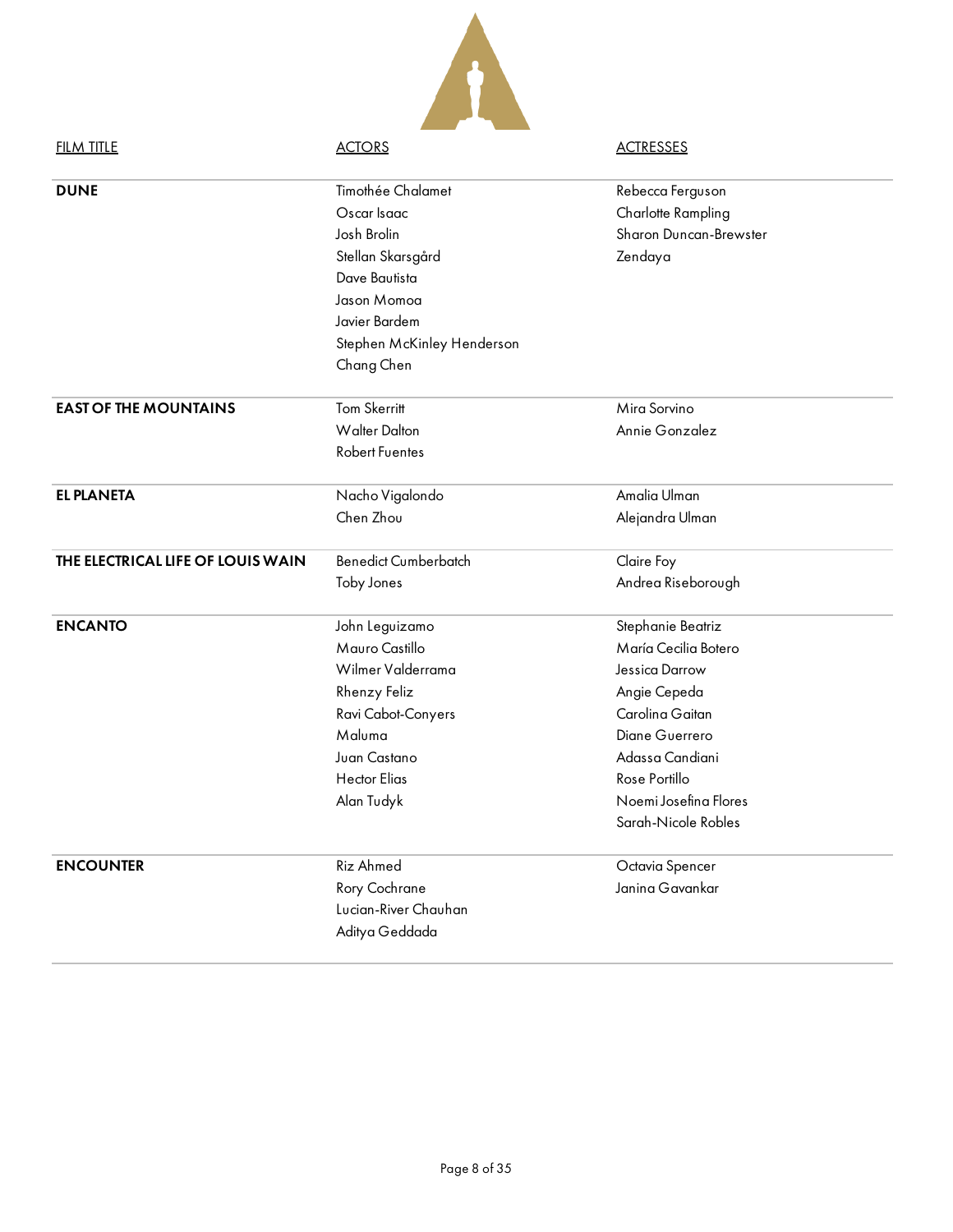| <b>FILM TITLE</b>                      | <b>ACTORS</b>            | <b>ACTRESSES</b>   |
|----------------------------------------|--------------------------|--------------------|
| <b>ETERNALS</b>                        | Richard Madden           | Gemma Chan         |
|                                        | Kit Harington            | Angelina Jolie     |
|                                        | Kumail Nanjiani          | Salma Hayek        |
|                                        | Brian Tyree Henry        | Lia McHugh         |
|                                        | Barry Keoghan            | Lauren Ridloff     |
|                                        | Don Lee                  | Hannah Dodd        |
|                                        | Harish Patel             | Nikkita Chadha     |
|                                        | Bill Skarsgård           |                    |
|                                        | Harry Styles             |                    |
|                                        | Haaz Sleiman             |                    |
| <b>EVERYBODY'S TALKING ABOUT JAMIE</b> | Max Harwood              | Lauren Patel       |
|                                        | Richard E. Grant         | Sarah Lancashire   |
| THE EYES OF TAMMY FAYE                 | Andrew Garfield          | Jessica Chastain   |
|                                        | Vincent D'Onofrio        | Cherry Jones       |
| <b>F9: THE FAST SAGA</b>               | Vin Diesel               | Michelle Rodriguez |
|                                        | Tyrese Gibson            | Jordana Brewster   |
|                                        | Chris 'Ludacris' Bridges | Nathalie Emmanuel  |
|                                        | John Cena                | Charlize Theron    |
|                                        | Finn Cole                | Anna Sawai         |
|                                        | Sung Kang                | Helen Mirren       |
|                                        | Kurt Russell             |                    |
|                                        | Lucas Black              |                    |
|                                        | Shad Moss                |                    |
|                                        | Thue Ersted Rasmussen    |                    |
| <b>FATHOM</b>                          |                          |                    |
| <b>FAYA DAYI</b>                       |                          |                    |
| <b>FERGUSON RISES</b>                  |                          |                    |
| <b>FEVER DREAM</b>                     | Germán Palacios          | María Valverde     |
|                                        | Guillermo Pfening        | Dolores Fonzi      |
|                                        |                          | Cristina Banegas   |
| <b>FINAL ACCOUNT</b>                   |                          |                    |
| <b>FINCH</b>                           | <b>Tom Hanks</b>         |                    |
|                                        | Caleb Landry Jones       |                    |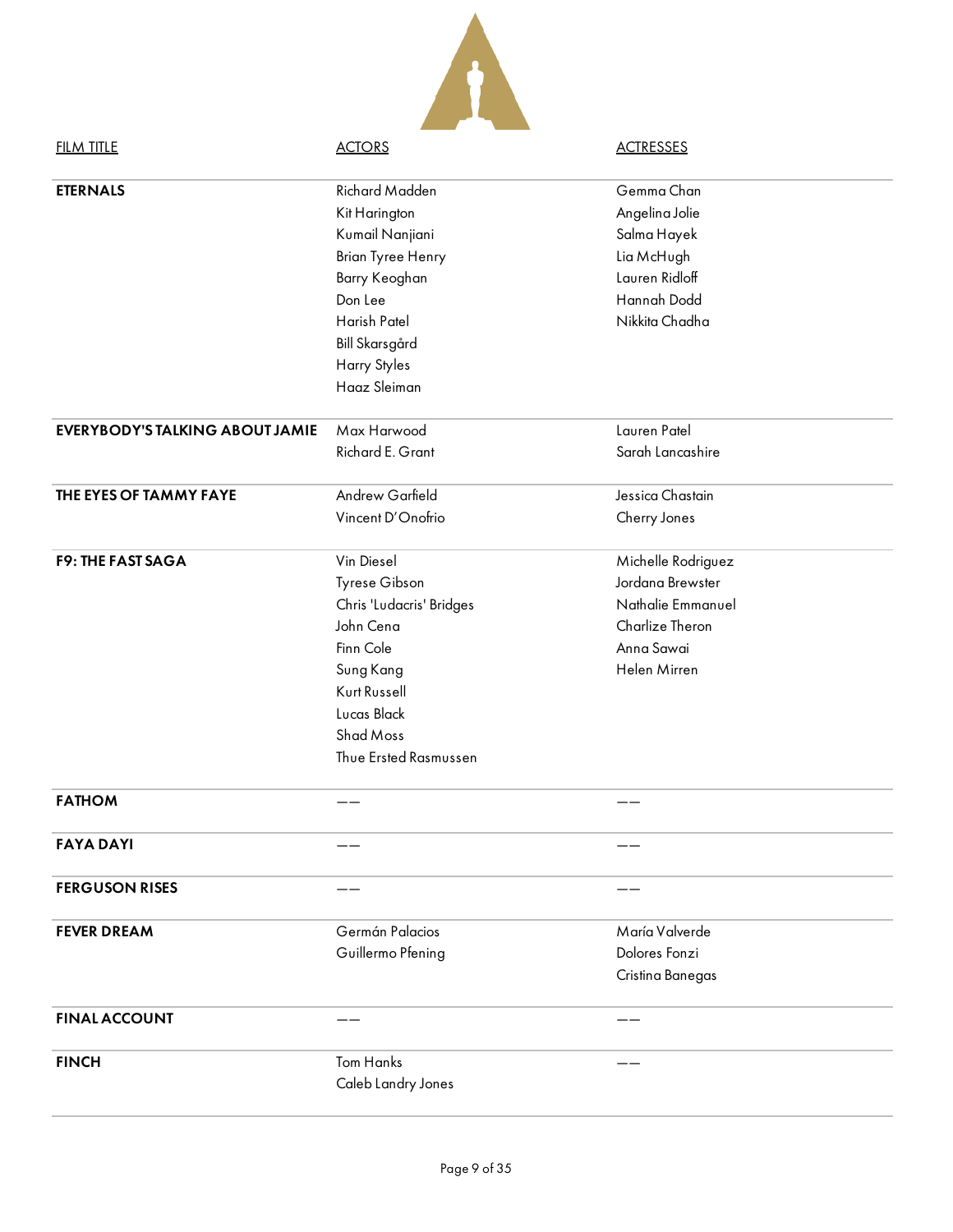| <b>FILM TITLE</b>                 | <b>ACTORS</b>        | <b>ACTRESSES</b>       |
|-----------------------------------|----------------------|------------------------|
| <b>FINDING YOU</b>                | Jedidiah Goodacre    | Rose Reid              |
|                                   | Patrick Bergin       | Katherine McNamara     |
|                                   | Tom Everett Scott    | Saoirse-Monica Jackson |
|                                   | Ciaran McMahon       | Judith Hoag            |
|                                   |                      | Vanessa Redgrave       |
|                                   |                      | Fiona Bell             |
| <b>FIRST DATE</b>                 |                      |                        |
| THE FIRST WAVE                    |                      |                        |
| <b>FIX</b>                        | Jackson Campbell     | Harper Cleland         |
|                                   | Michael Kovasala     | Molly Miller           |
|                                   | Michael T. Shannon   |                        |
| <b>FLAG DAY</b>                   | Sean Penn            | Dylan Penn             |
|                                   |                      | Katheryn Winnick       |
|                                   |                      |                        |
| <b>FLEE</b>                       |                      |                        |
| THE FOREVER PURGE                 | <b>Tenoch Huerta</b> | Ana de la Reguera      |
|                                   | Josh Lucas           | Leven Rambin           |
|                                   | Alejandro Edda       | Cassidy Freeman        |
|                                   | Will Patton          | Carol Cantu            |
|                                   | Will Brittain        | Kacey Montoya          |
|                                   | Sammi Rotibi         | Annie Little           |
|                                   | Zahn McClarnon       | Lupé Carranza          |
|                                   | Gary Nohealii        | <b>Willow Beuoy</b>    |
|                                   | Gregory Zaragoza     |                        |
|                                   | <b>Brett Edwards</b> |                        |
| <b>FORTUNE FAVORS LADY NIKUKO</b> | Natsuki Hanae        | Shinobu Otake          |
|                                   | Ikuji Nakamura       | Cocomi                 |
|                                   |                      | Izumi Ishii            |
| <b>FOUND</b>                      | --                   |                        |
| <b>FOUR GOOD DAYS</b>             | Stephen Root         | Glenn Close            |
|                                   |                      | Mila Kunis             |
| <b>FRANCESCO</b>                  |                      |                        |
|                                   |                      |                        |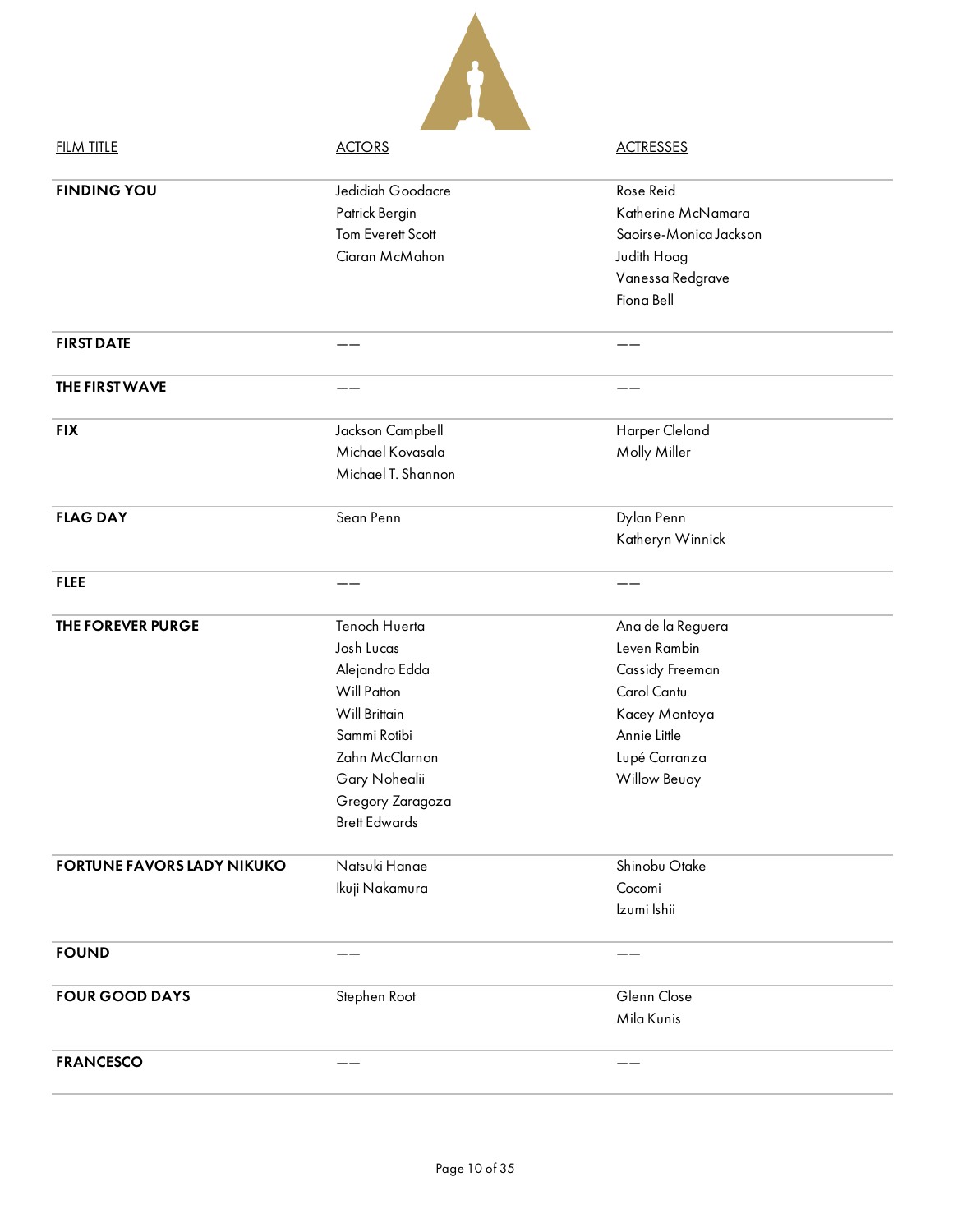| <b>FILM TITLE</b>                                         | <b>ACTORS</b>                                                                                                                                           | <b>ACTRESSES</b>                                                                    |
|-----------------------------------------------------------|---------------------------------------------------------------------------------------------------------------------------------------------------------|-------------------------------------------------------------------------------------|
| <b>FREE GUY</b>                                           | Ryan Reynolds<br>Joe Keery<br>Lil Rel Howery<br>Utkarsh Ambudkar<br>Taika Waititi                                                                       | Jodie Comer                                                                         |
| THE FRENCH DISPATCH OF THE<br>LIBERTY, KANSAS EVENING SUN | <b>Benicio Del Toro</b><br>Adrien Brody<br>Timothée Chalamet<br>Jeffrey Wright<br><b>Bill Murray</b><br>Owen Wilson<br>Stephen Park<br>Mathieu Amalric  | <b>Tilda Swinton</b><br>Léa Seydoux<br>Frances McDormand<br>Lyna Khoudri            |
| <b>GHOSTBUSTERS: AFTERLIFE</b>                            | Finn Wolfhard<br>Bokeem Woodbine<br>Paul Rudd<br>Logan Kim<br><b>Bill Murray</b><br>Dan Aykroyd<br>Ernie Hudson                                         | Carrie Coon<br>Mckenna Grace<br>Celeste O'Connor<br>Annie Potts<br>Sigourney Weaver |
| <b>GODZILLA VS. KONG</b>                                  | Alexander Skarsgård<br>Kyle Chandler<br>Demián Bichir<br><b>Brian Tyree Henry</b><br>Shun Oguri<br>Julian Dennison<br>Lance Reddick<br>Hakeem Kae-Kazim | Millie Bobby Brown<br>Rebecca Hall<br>Eiza González<br>Kaylee Hottle                |
| THE GOOD BOSS                                             | Javier Bardem<br>Manolo Solo<br>Óscar de la Fuente<br>Fernando Albizu<br>Celso Bugallo<br>Rafa Castejón<br>Tarik Rmili                                  | Almudena Amor<br>Sonia Almarcha                                                     |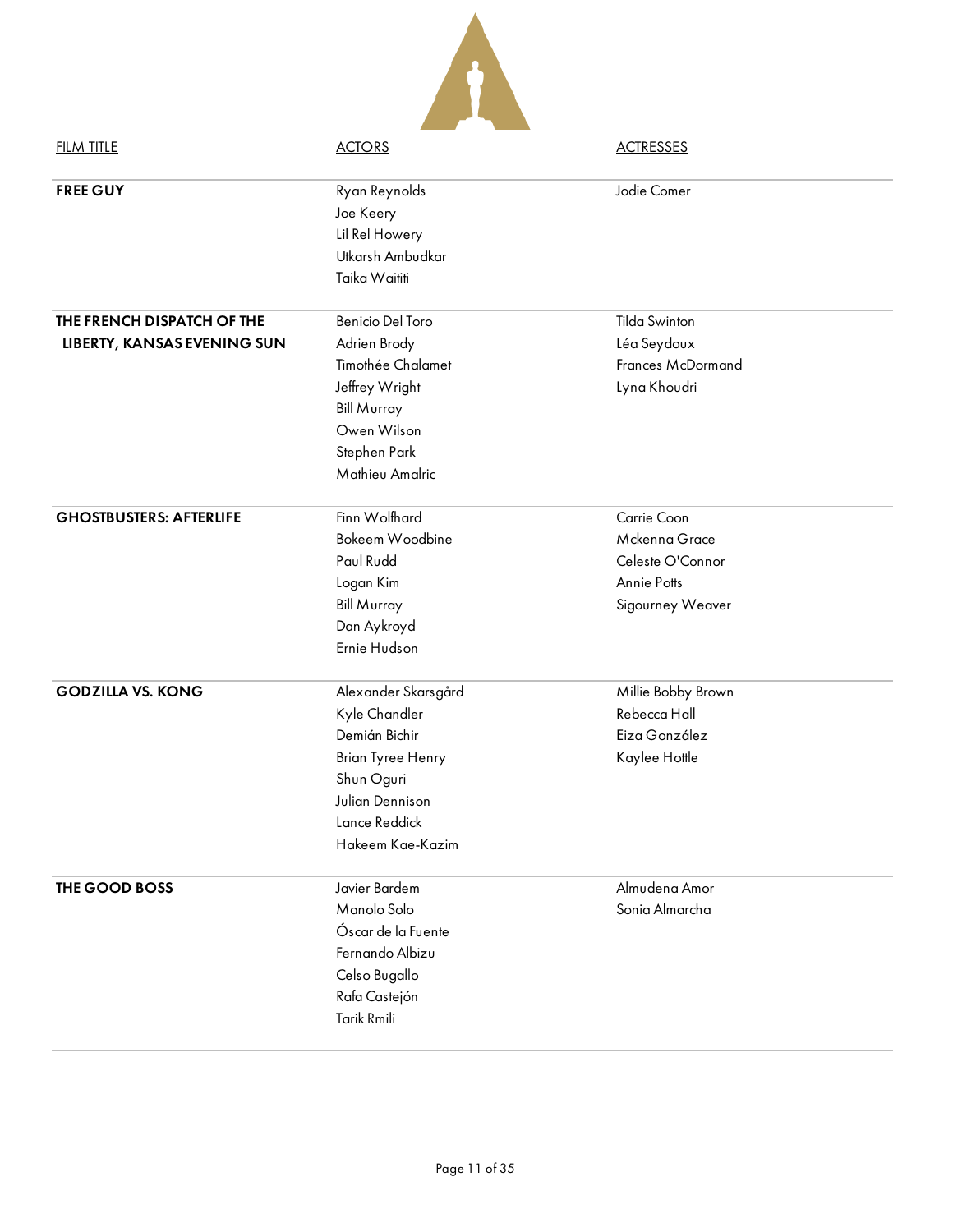| <b>FILM TITLE</b>          | <b>ACTORS</b>          | <b>ACTRESSES</b>   |  |
|----------------------------|------------------------|--------------------|--|
| <b>THE GRAVE</b>           | Gazi Rakayet           | Deepanwita Martin  |  |
|                            | Ashiul Islam           | Mousumi Hamid      |  |
|                            | A. K. Azad Shetu       | Dilara Zaman       |  |
| THE GREEN KNIGHT           | Dev Patel              | Alicia Vikander    |  |
|                            | Joel Edgerton          |                    |  |
| THE GUILTY                 | Jake Gyllenhaal        | Riley Keough       |  |
| <b>HALLOWEEN KILLS</b>     | James Jude Courtney    | Jamie Lee Curtis   |  |
|                            | Nick Castle            | Judy Greer         |  |
|                            | Airon Armstrong        | Andi Matichak      |  |
|                            | Will Patton            | Kyle Richards      |  |
|                            | Thomas Mann            | Nancy Stephens     |  |
|                            | Jim Cummings           | Diva Tyler         |  |
|                            | Dylan Arnold           | Carmela McNeal     |  |
|                            | Robert Longstreet      |                    |  |
|                            | Anthony Michael Hall   |                    |  |
|                            | <b>Charles Cyphers</b> |                    |  |
| THE HAND OF GOD            | Filippo Scotti         | Teresa Saponangelo |  |
|                            | Toni Servillo          | Luisa Ranieri      |  |
| <b>HARD LUCK LOVE SONG</b> | Michael Dorman         | Sophia Bush        |  |
|                            | <b>RZA</b>             | Melora Walters     |  |
|                            | Dermot Mulroney        |                    |  |
|                            | Eric Roberts           |                    |  |
| THE HARDER THEY FALL       | Jonathan Majors        | Regina King        |  |
|                            | Idris Elba             | Zazie Beetz        |  |
|                            | Delroy Lindo           | Danielle Deadwyler |  |
|                            | Lakeith Stanfield      |                    |  |
|                            | Edi Gathegi            |                    |  |
|                            | Deon Cole              |                    |  |
|                            | R J. Cyler             |                    |  |
| <b>HARPER</b>              |                        | Kayla Bohan        |  |
|                            |                        | Gina Vitori        |  |
|                            |                        | Carly Sullivan     |  |
|                            |                        |                    |  |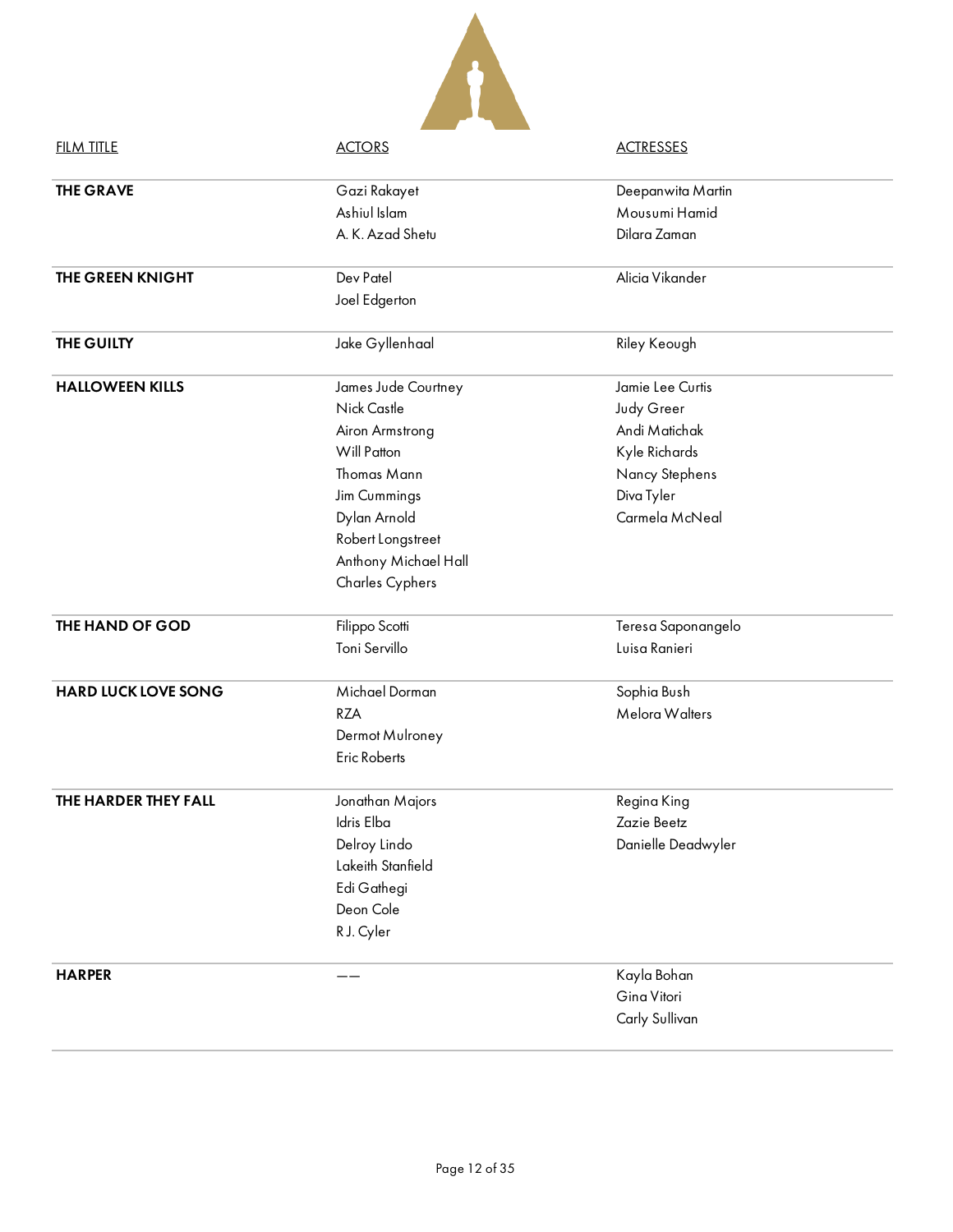| <b>FILM TITLE</b>                | <b>ACTORS</b>                                                                                                                                                           | <b>ACTRESSES</b>                                                                        |
|----------------------------------|-------------------------------------------------------------------------------------------------------------------------------------------------------------------------|-----------------------------------------------------------------------------------------|
| <b>HERE TODAY</b>                | <b>Billy Crystal</b><br>Penn Badgley<br>Matthew Broussard<br>Alex Brightman<br>Max Gordon Moore<br>Nyambi Nyambi                                                        | Tiffany Haddish<br>Laura Benanti<br>Louisa Krause<br>Anna Deavere Smith<br>Audrey Hsieh |
| A HERO                           | Amir Jadidi<br>Mohsen Tanabandeh<br>Alireza Jahandideh<br>Ehsan Goudarzi                                                                                                | Fereshteh Sadrorafaei<br>Maryam Shahdaei<br>Sarina Farhadi<br>Sahar Goldoust            |
| <b>HITMAN'S WIFE'S BODYGUARD</b> | Ryan Reynolds<br>Samuel L. Jackson<br>Antonio Banderas<br>Morgan Freeman<br>Frank Grillo<br>Kristofer Kamiyasu<br>Tom Hopper<br><b>Blake Ritson</b><br>Richard E. Grant | Salma Hayek<br>Caroline Goodall<br>Rebecca Front<br>Gabriella Wright<br>Alice McMillan  |
| <b>HOLLER</b>                    | Gus Halper<br>Austin Amelio                                                                                                                                             | Jessica Barden<br>Pamela Adlon<br>Becky Ann Baker                                       |
| <b>HOMEROOM</b>                  |                                                                                                                                                                         |                                                                                         |
| <b>HOUSE OF GUCCI</b>            | Adam Driver<br>Jared Leto<br>Jeremy Irons<br>Jack Huston<br>Al Pacino<br><b>Reeve Carney</b>                                                                            | Lady Gaga<br>Salma Hayek<br>Camille Cottin                                              |
| <b>THE HUMANS</b>                | <b>Richard Jenkins</b><br>Steven Yeun                                                                                                                                   | Jayne Houdyshell<br>Amy Schumer<br>Beanie Feldstein<br>June Squibb                      |
| I'M YOUR MAN                     | Dan Stevens                                                                                                                                                             | Maren Eggert                                                                            |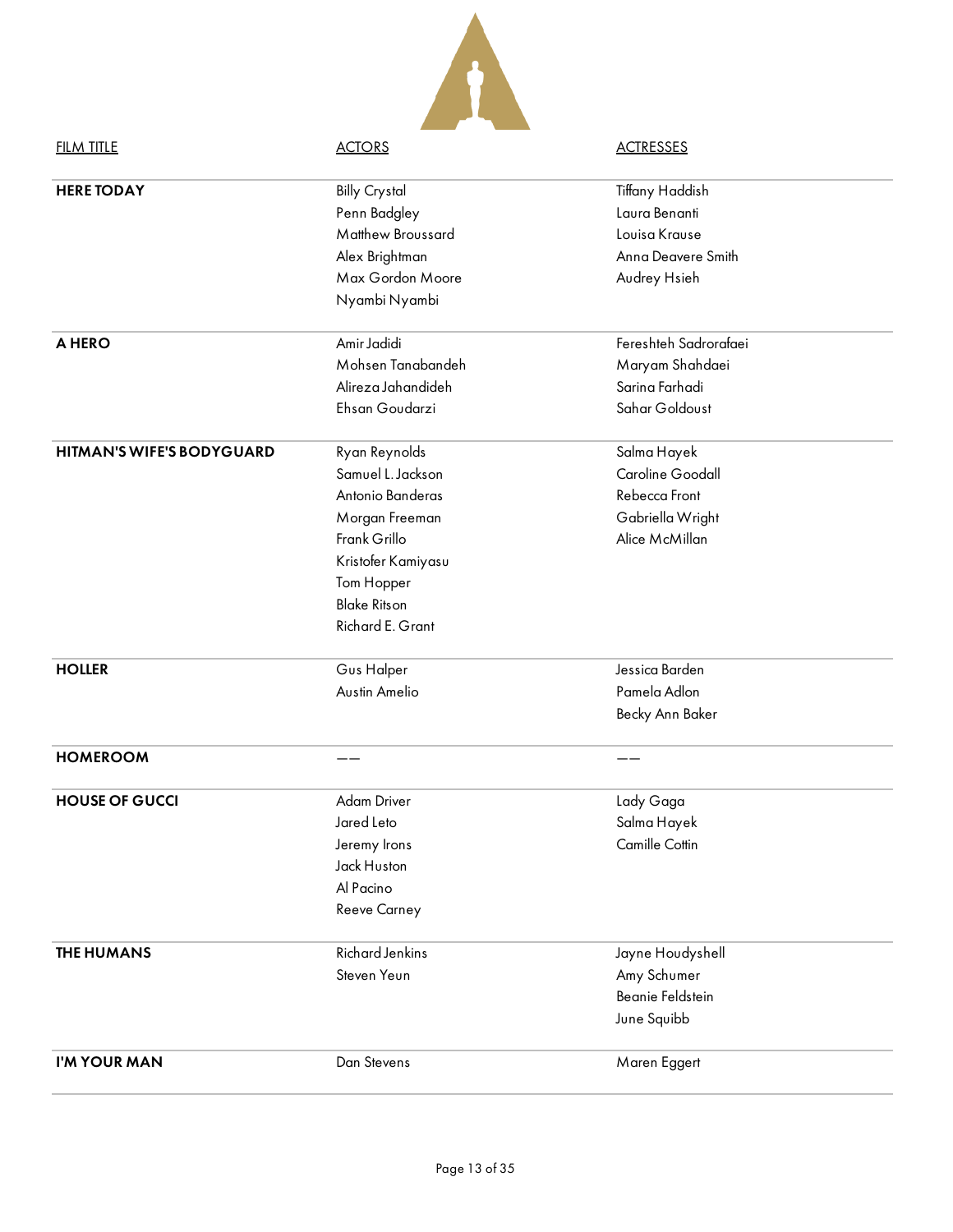| <b>FILM TITLE</b>               | <b>ACTORS</b>                | <b>ACTRESSES</b>      |  |
|---------------------------------|------------------------------|-----------------------|--|
| <b>IN THE EARTH</b>             | Joel Fry<br>Reece Shearsmith | Ellora Torchia        |  |
|                                 | John Hillingworth            | <b>Hayley Squires</b> |  |
|                                 | Mark Monero                  |                       |  |
|                                 |                              |                       |  |
| IN THE HEIGHTS                  | Anthony Ramos                | Leslie Grace          |  |
|                                 | Jimmy Smits                  | Melissa Barrera       |  |
|                                 | Corey Hawkins                | Olga Merediz          |  |
|                                 | Gregory Diaz IV              | Daphne Rubin-Vega     |  |
|                                 | Marc Anthony                 | Stephanie Beatriz     |  |
|                                 | Noah Catala                  | Dascha Polanco        |  |
|                                 | Lin-Manuel Miranda           |                       |  |
| IN THE SAME BREATH              |                              |                       |  |
| <b>INDIA SWEETS AND SPICES</b>  | Adil Hussain                 | Sophia Ali            |  |
|                                 | Rish Shah                    | Deepti Gupta          |  |
|                                 | Ved Sapru                    | Anita Kalathara       |  |
|                                 |                              | Manisha Koirala       |  |
| <b>INTRODUCING, SELMA BLAIR</b> |                              |                       |  |
| <b>JAI BHIM</b>                 | Suriya                       | Lijomol Jose          |  |
|                                 | Manikandan                   | Rajisha Vijayan       |  |
|                                 | Prakash Raj                  | Baby Joshika Maya     |  |
|                                 | Rao Ramesh                   |                       |  |
|                                 | Tamilarasan                  |                       |  |
|                                 | Guru Somasundaram            |                       |  |
|                                 | Jayaprakash                  |                       |  |
|                                 | M. S. Baskaran               |                       |  |
| <b>JOCKEY</b>                   | Clifton Collins, Jr.         | Molly Parker          |  |
|                                 | Moises Arias                 |                       |  |
| <b>JOE BELL</b>                 | Mark Wahlberg                | Connie Britton        |  |
|                                 | Reid Miller                  | Morgan Lily           |  |
|                                 | Maxwell Jenkins              |                       |  |
|                                 | Gary Sinise                  |                       |  |
|                                 | <b>Blaine Maye</b>           |                       |  |
|                                 |                              |                       |  |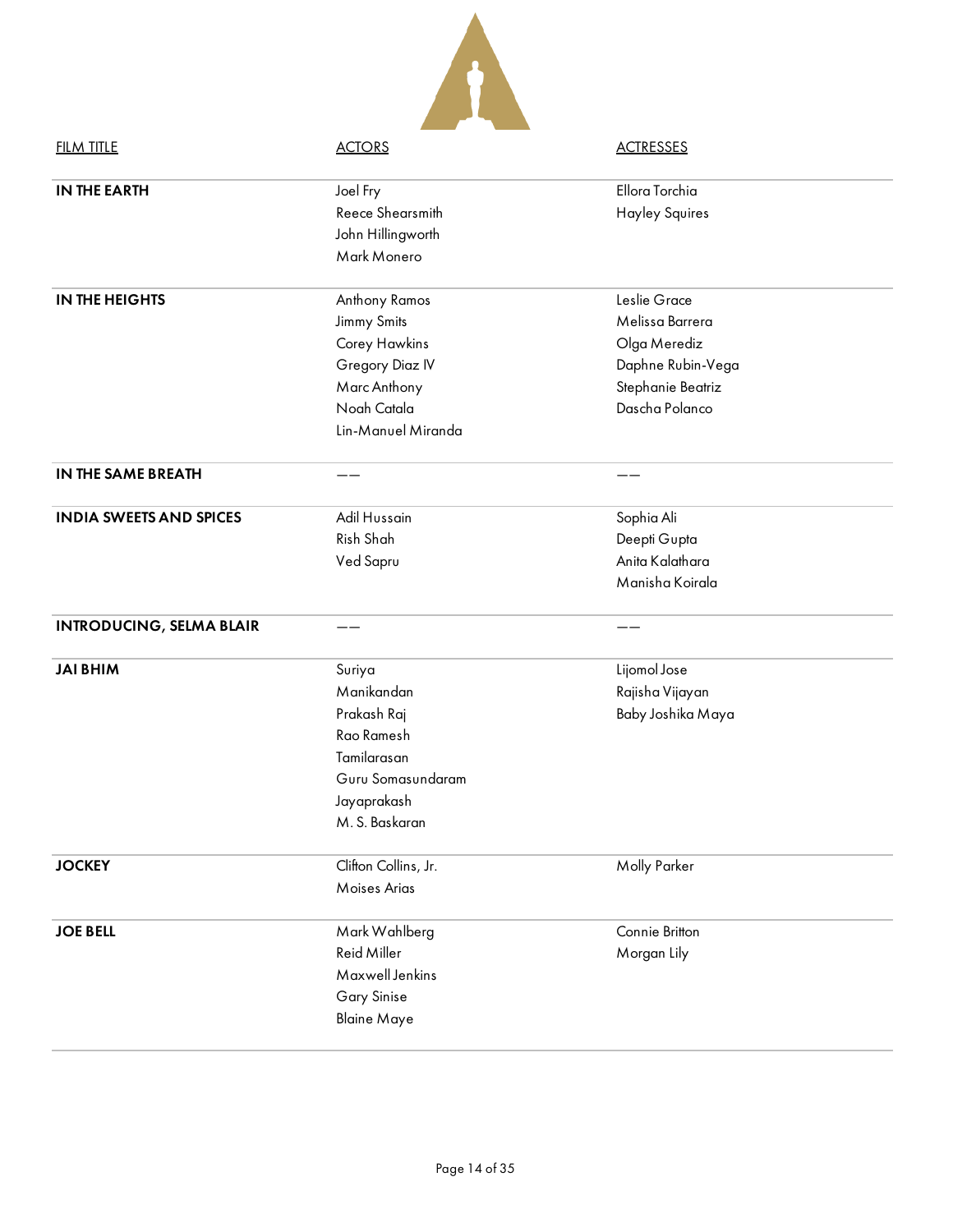| <b>FILM TITLE</b>             | <b>ACTORS</b>              | <b>ACTRESSES</b>      |  |
|-------------------------------|----------------------------|-----------------------|--|
| <b>JOHN AND THE HOLE</b>      | Charlie Shotwell           | Jennifer Ehle         |  |
|                               | Michael C. Hall            | Taissa Farmiga        |  |
| JOSEE, THE TIGER AND THE FISH | Taishi Nakagawa            | Kaya Kiyohara         |  |
| A JOURNAL FOR JORDAN          | Michael B. Jordan          | Chanté Adams          |  |
|                               | Jalon Christian            | <b>Tamara Tunie</b>   |  |
|                               | Robert Wisdom              | Jasmine Batchelor     |  |
|                               | Marchánt Davis             | Susan Pourfar         |  |
|                               | Grey Henson                | Vanessa Aspillaga     |  |
|                               | Johnny M. Wu               | Melanie Nicholls-King |  |
|                               | <b>David Wilson Barnes</b> |                       |  |
| <b>JULIA</b>                  |                            |                       |  |
| <b>JUNGLE CRUISE</b>          | Dwayne Johnson             | <b>Emily Blunt</b>    |  |
|                               | Édgar Ramírez              | Veronica Falcón       |  |
|                               | Jack Whitehall             | Simone Lockhart       |  |
|                               | Jesse Plemons              | Sulem Calderon        |  |
|                               | Paul Giamatti              |                       |  |
|                               | Dani Rovira                |                       |  |
|                               | Quim Gutierrez             |                       |  |
|                               | Dan Dargan Carter          |                       |  |
|                               | Andy Nyman                 |                       |  |
|                               | Raphael Alejandro          |                       |  |
| THE KILLING OF KENNETH        | Frankie Faison             | Angela Peel           |  |
| <b>CHAMBERLAIN</b>            | <b>Enrico Natale</b>       |                       |  |
|                               | Steve O'Connell            |                       |  |
| THE KILLING OF TWO LOVERS     | Clayne Crawford            | Sepideh Moafi         |  |
|                               | Chris Coy                  | Avery Pizzuto         |  |
|                               | Arri Graham                | Barbara Whinnery      |  |
|                               | Ezra Graham                | Nicole Hawkins        |  |
|                               | Jonah Graham               |                       |  |
|                               | <b>Bruce Graham</b>        |                       |  |
|                               | Noah Kershisnik            |                       |  |
|                               | John Billings              |                       |  |
|                               | Jeremy Davis               |                       |  |
|                               |                            |                       |  |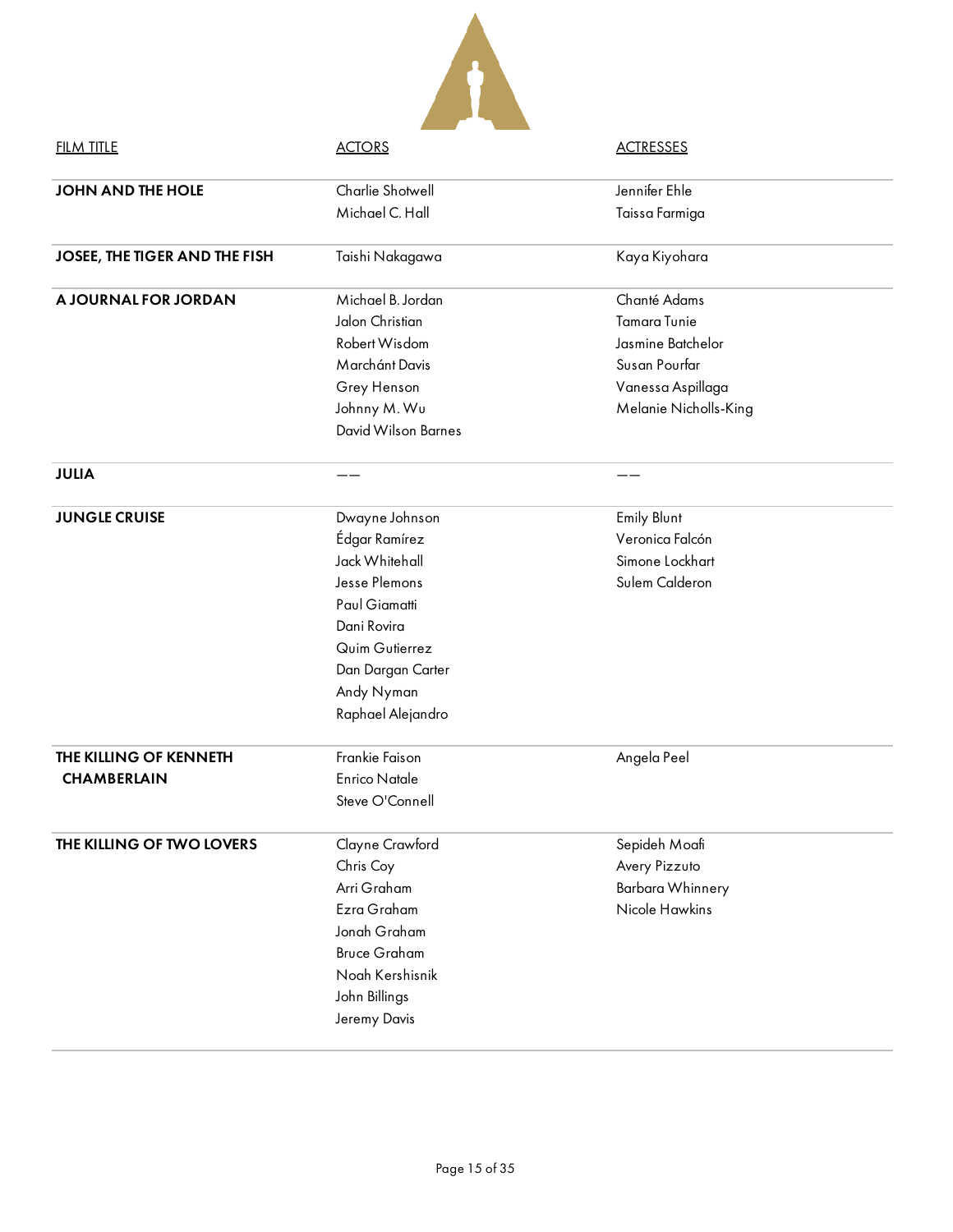| <b>FILM TITLE</b>         | <b>ACTORS</b>           | <b>ACTRESSES</b>           |  |  |
|---------------------------|-------------------------|----------------------------|--|--|
| <b>KING RICHARD</b>       | Will Smith              | Aunjanue Ellis             |  |  |
|                           | Tony Goldwyn            | Saniyya Sidney             |  |  |
|                           | Jon Bernthal            | Demi Singleton             |  |  |
|                           | Andy Bean               | Mikayla LaShae Bartholomew |  |  |
|                           | Kevin Dunn              | Daniele Lawson             |  |  |
|                           | Craig Tate              | Layla Crawford             |  |  |
| <b>THE KING'S MAN</b>     | <b>Ralph Fiennes</b>    | Gemma Arterton             |  |  |
|                           | Rhys Ifans              | Valerie Pachner            |  |  |
|                           | Matthew Goode           | Alison Steadman            |  |  |
|                           | Tom Hollander           | Alexandra Maria Lara       |  |  |
|                           | Harris Dickinson        | <b>Branka Katic</b>        |  |  |
|                           | Daniel Brühl            |                            |  |  |
|                           | Djimon Hounsou          |                            |  |  |
|                           | <b>Charles Dance</b>    |                            |  |  |
|                           | August Diehl            |                            |  |  |
|                           | <b>David Kross</b>      |                            |  |  |
| <b>LAMB</b>               | Hilmir Snær Guðnason    | Noomi Rapace               |  |  |
|                           | Björn Hlynur Haraldsson |                            |  |  |
| LANGUAGE LESSONS          | Mark Duplass            | Natalie Morales            |  |  |
| <b>LANSKY</b>             | Harvey Keitel           |                            |  |  |
|                           | Sam Worthington         |                            |  |  |
|                           | John Magaro             |                            |  |  |
| <b>LAST AND FIRST MEN</b> |                         |                            |  |  |
| THE LAST DUEL             | Matt Damon              | Jodie Comer                |  |  |
|                           | Adam Driver             | Harriet Walter             |  |  |
|                           | <b>Ben Affleck</b>      | Tallulah Haddon            |  |  |
|                           | Alex Lawther            | Bryony Hannah              |  |  |
|                           | <b>Marton Csokas</b>    | Zoé Bruneau                |  |  |
|                           | William Houston         | Chloé Lindau               |  |  |
|                           | Oliver Cotton           | <b>Elise Caprice</b>       |  |  |
|                           | Aurélien Lorgnier       | Fiona Maherault Valinski   |  |  |
|                           | Nathaniel Parker        | <b>Tassia Martin</b>       |  |  |
|                           | Thomas Silberstein      | Camille Mutin              |  |  |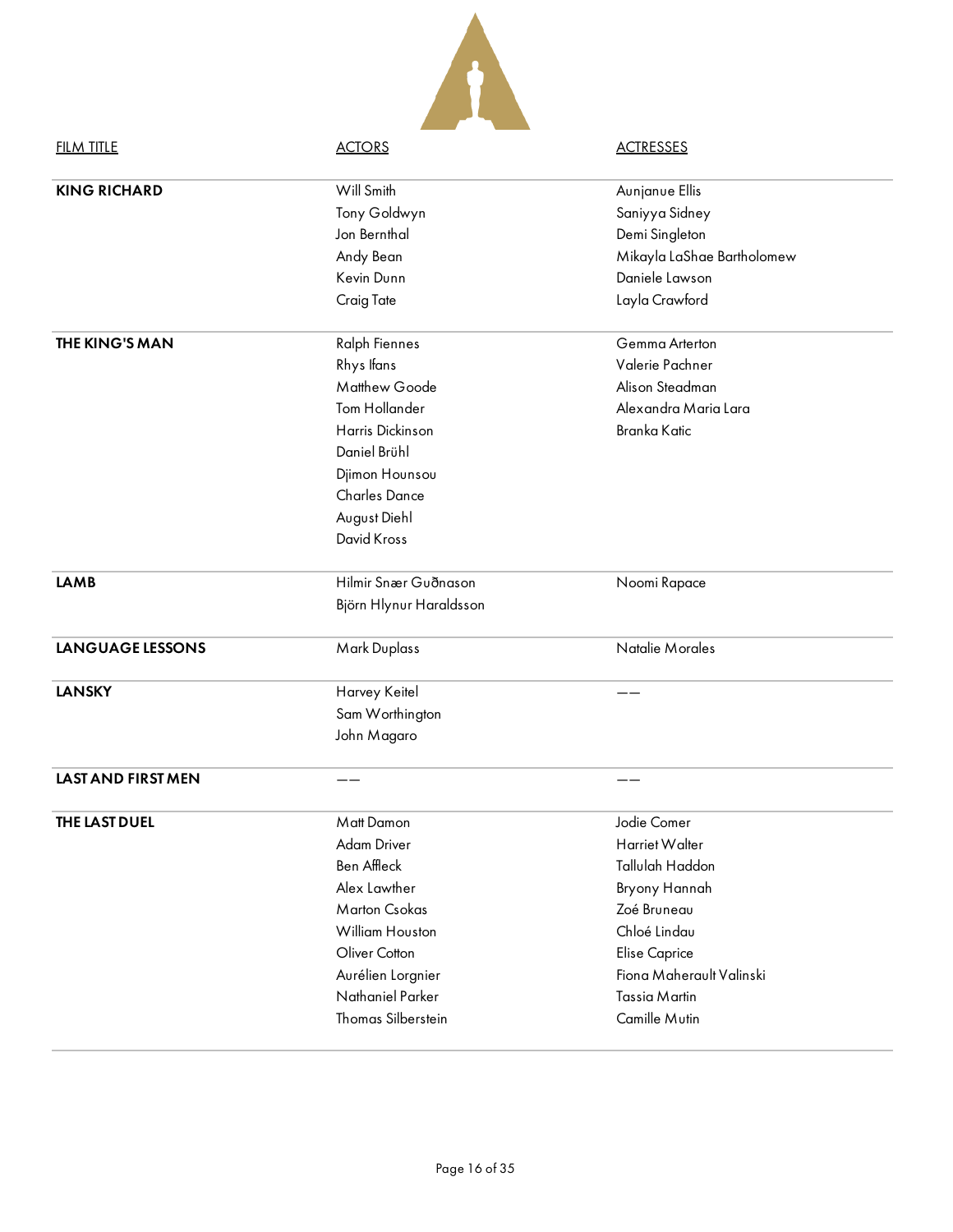| <b>FILM TITLE</b>                                                   | <b>ACTORS</b>         | <b>ACTRESSES</b>      |
|---------------------------------------------------------------------|-----------------------|-----------------------|
| <b>LAST NIGHT IN SOHO</b>                                           | Matt Smith            | Thomasin McKenzie     |
|                                                                     | <b>Terence Stamp</b>  | Anya Taylor-Joy       |
|                                                                     | Michael Ajao          | Rita Tushingham       |
|                                                                     |                       | Diana Rigg            |
| THE LAWS OF THE UNIVERSE - THE                                      | Hirohiko Kakegawa     | Yoshiko Sengen        |
| <b>AGE OF ELOHIM</b>                                                | Ryotaro Okiayu        | Sayaka Oohara         |
|                                                                     | Hiroki Takahashi      | Satomi Arai           |
|                                                                     | Jun Kasama            | Miki Ito              |
|                                                                     | <b>Taku Yashiro</b>   |                       |
|                                                                     | Ayumu Murase          |                       |
|                                                                     | Satoshi Tsuruoka      |                       |
|                                                                     | Hiroshi Shirokuma     |                       |
|                                                                     | <b>Banjo Ginga</b>    |                       |
| <b>LES NÔTRES</b>                                                   | Paul Doucet           | Émilie Bierre         |
|                                                                     |                       | Marianne Farley       |
|                                                                     |                       |                       |
| <b>LICORICE PIZZA</b>                                               | Cooper Hoffman        | Alana Haim            |
|                                                                     | Skyler Gisondo        | Mary Elizabeth Ellis  |
|                                                                     | John Michael Higgins  | Christine Ebersole    |
|                                                                     | Sean Penn             | Harriet Sansom Harris |
|                                                                     | Tom Waits             | Danielle Haim         |
|                                                                     | <b>Bradley Cooper</b> | Este Haim             |
|                                                                     | Ryan Heffington       |                       |
|                                                                     | Nate Mann             |                       |
|                                                                     | Joseph Cross          |                       |
|                                                                     | Benny Safdie          |                       |
| LIKE A ROLLING STONE: THE LIFE &<br><b>TIMES OF BEN FONG-TORRES</b> |                       |                       |
| LILY TOPPLES THE WORLD                                              |                       |                       |
| <b>LIMBO</b>                                                        | Vikash Bhai           | Sidse Babett Knudsen  |
|                                                                     | Kwabena Ansah         |                       |
|                                                                     | Ola Orebiyi           |                       |
|                                                                     | Amir El-Masry         |                       |
|                                                                     | Kenneth Collard       |                       |
|                                                                     | Kais Nashif           |                       |
| THE LONELIEST WHALE: THE SEARCH<br><b>FOR 52</b>                    |                       |                       |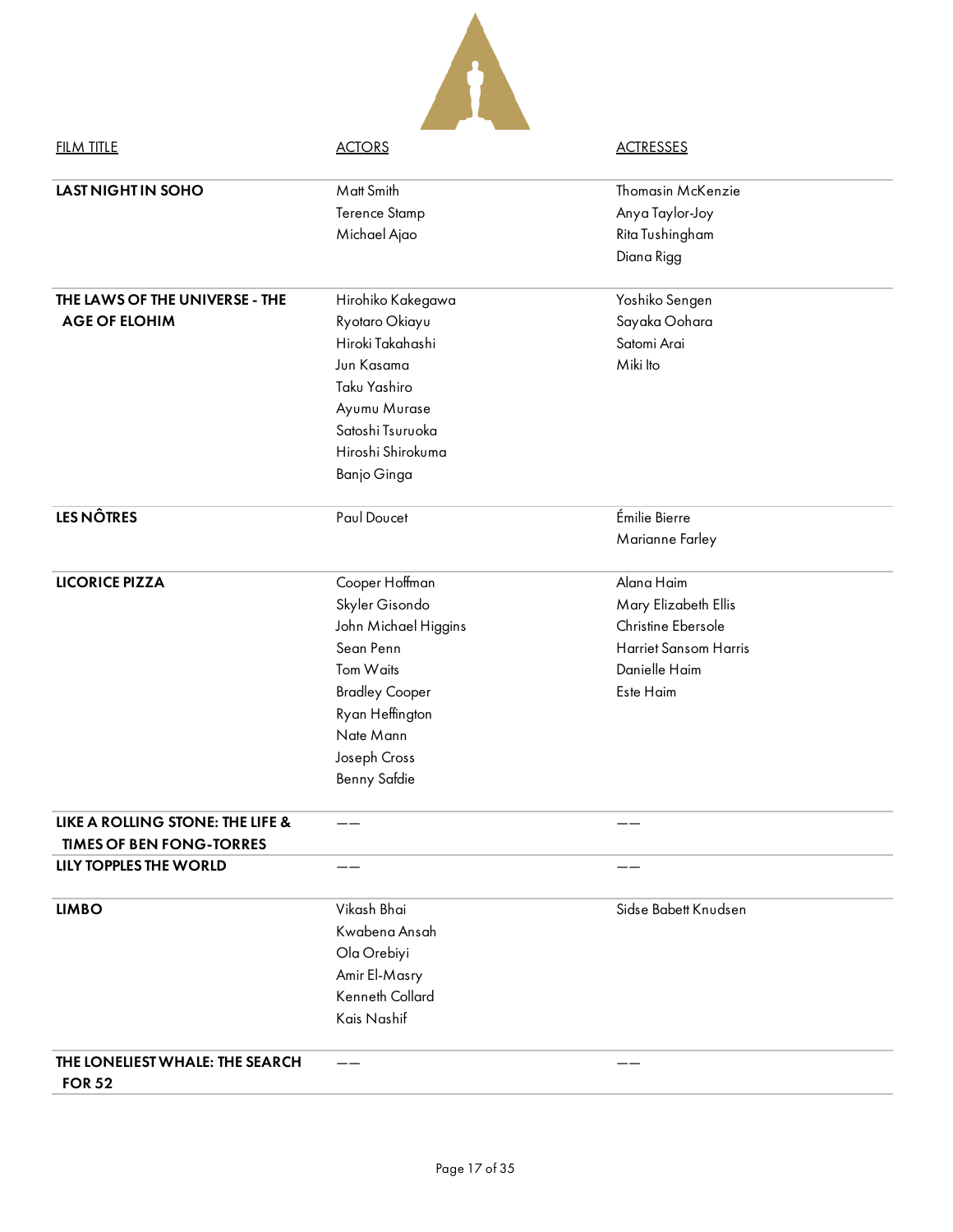| <b>FILM TITLE</b>         | <b>ACTORS</b>                                                                                                                                                                                 | <b>ACTRESSES</b>                                                                                                      |  |
|---------------------------|-----------------------------------------------------------------------------------------------------------------------------------------------------------------------------------------------|-----------------------------------------------------------------------------------------------------------------------|--|
| <b>THE LOST DAUGHTER</b>  | <b>Ed Harris</b><br>Peter Sarsgaard<br>Paul Mescal<br>Jack Farthing<br>Oliver Jackson-Cohen<br>Panos Koronis                                                                                  | Olivia Colman<br>Jessie Buckley<br>Dakota Johnson<br>Dagmara Domińczyk<br>Alba Rohrwacher                             |  |
| THE LOST LEONARDO         |                                                                                                                                                                                               |                                                                                                                       |  |
| LOVE IS LOVE IS LOVE      |                                                                                                                                                                                               |                                                                                                                       |  |
| <b>LUCA</b>               | Jacob Tremblay<br>Jack Dylan Grazer<br>Saverio Raimondo<br>Marco Barricelli<br>Jim Gaffigan<br>Peter Sohn<br>Lorenzo Crisci<br>Gino La Monica<br>Giacomo Gianniotti<br>Sacha Baron Cohen      | Emma Berman<br>Maya Rudolph<br>Marina Massironi<br>Sandy Martin<br>Elisa Gabrielli<br>Mimi Maynard<br>Francesca Fanti |  |
| <b>MALIGNANT</b>          | George Young<br>Jake Abel                                                                                                                                                                     | Annabelle Wallis<br>Maddie Hasson<br>Jacqueline McKenzie<br>Michole Briana White<br>Ingrid Bisu                       |  |
| THE MANY SAINTS OF NEWARK | Alessandro Nivola<br>Ray Liotta<br>Leslie Odom, Jr.<br>Jon Bernthal<br>Corey Stoll<br>Michael Gandolfini<br><b>Billy Magnussen</b><br>John Magaro<br>Joey Coco Diaz<br>Germar Terrell Gardner | Vera Farmiga<br>Michela De Rossi<br><b>Talia Balsam</b><br>Patina Miller                                              |  |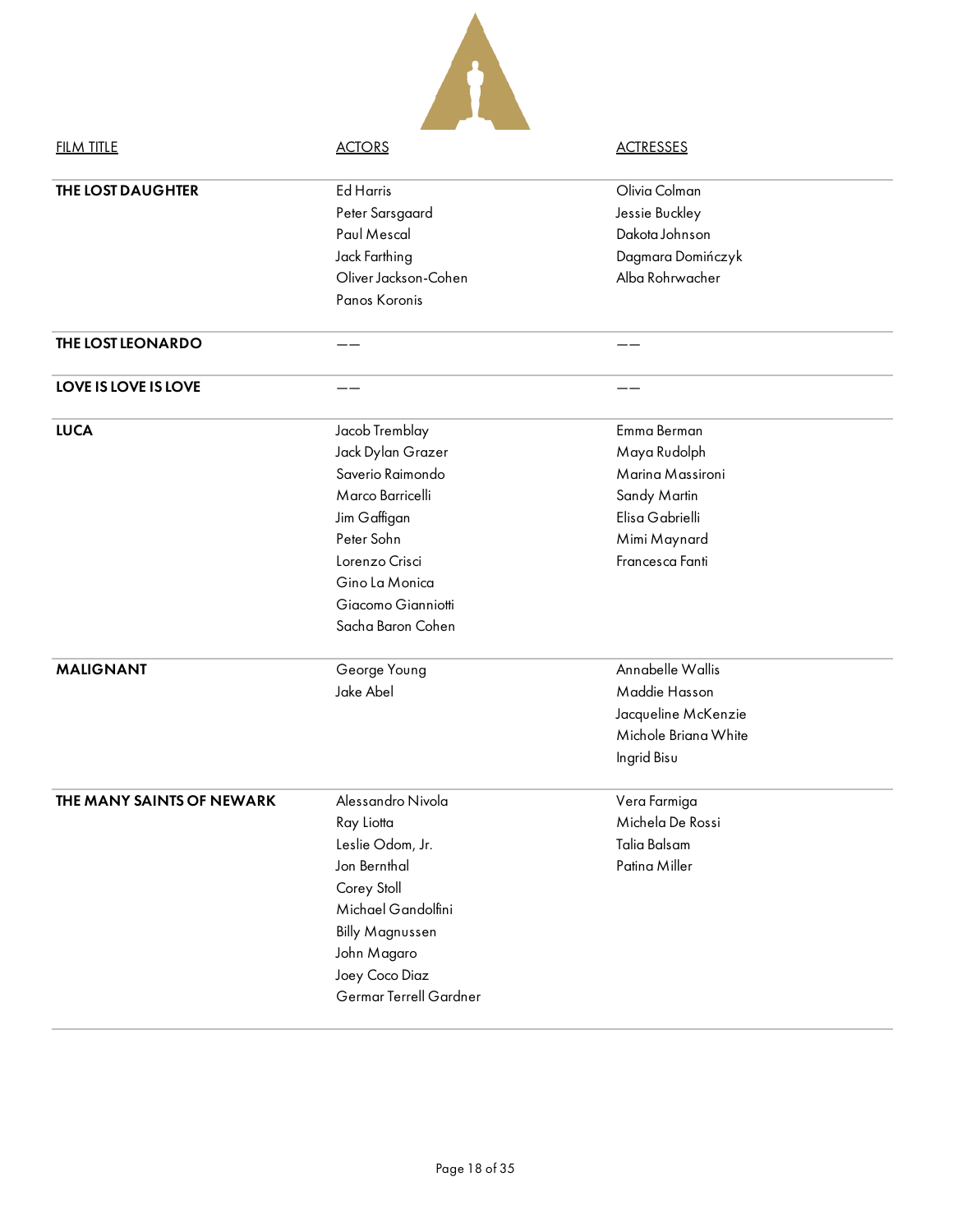| <b>FILM TITLE</b>                                | <b>ACTORS</b>                                                                                                                                                        | <b>ACTRESSES</b>                                                                                                                          |
|--------------------------------------------------|----------------------------------------------------------------------------------------------------------------------------------------------------------------------|-------------------------------------------------------------------------------------------------------------------------------------------|
| <b>MARAKKAR: ARABIKADALINTE</b><br><b>SIMHAM</b> | Mohanlal<br>Arjun Sarja<br>Prabhu<br>Sunil Shetty<br>Innocent<br>Mukesh<br>Ganesh Kumar<br>Mamukkoya<br>Pranav Mohanlal<br>Siddique                                  | Manju Warrier<br>Keerthi Suresh<br>Kalyani Priyadarshan                                                                                   |
| <b>MASS</b>                                      | Jason Isaacs<br>Reed Birney                                                                                                                                          | Martha Plimpton<br>Ann Dowd                                                                                                               |
| THE MATRIX RESURRECTIONS                         | Keanu Reeves<br>Yahya Abdul-Mateen II<br>Jonathan Groff<br>Neil Patrick Harris<br>Chad Stahelski<br>Lambert Wilson<br>Brian J. Smith<br>Toby Onwumere<br>Max Riemelt | Carrie-Anne Moss<br>Jada Pinkett Smith<br>Jessica Henwick<br>Priyanka Chopra Jonas<br>Christina Ricci<br>Telma Hopkins<br>Eréndira Ibarra |
| <b>MAYDAY</b>                                    |                                                                                                                                                                      | Grace Van Patten<br>Mia Goth<br>Havana Rose Liu<br>Soko<br>Juliette Lewis                                                                 |
| <b>MEMORIA</b>                                   | Daniel Giménez Cacho<br>Jerónimo Barón<br>Juan Pablo Urrego<br>Elkin Díaz                                                                                            | <b>Tilda Swinton</b><br>Agnes Brekke<br>Jeanne Balibar<br>Aida Morales<br>Constanza Gutiérrez                                             |
| <b>MINAMATA</b>                                  | Johnny Depp<br><b>Bill Nighy</b><br>Hiroyuki Sanada                                                                                                                  | Minami                                                                                                                                    |
| <b>MISHA AND THE WOLVES</b>                      |                                                                                                                                                                      |                                                                                                                                           |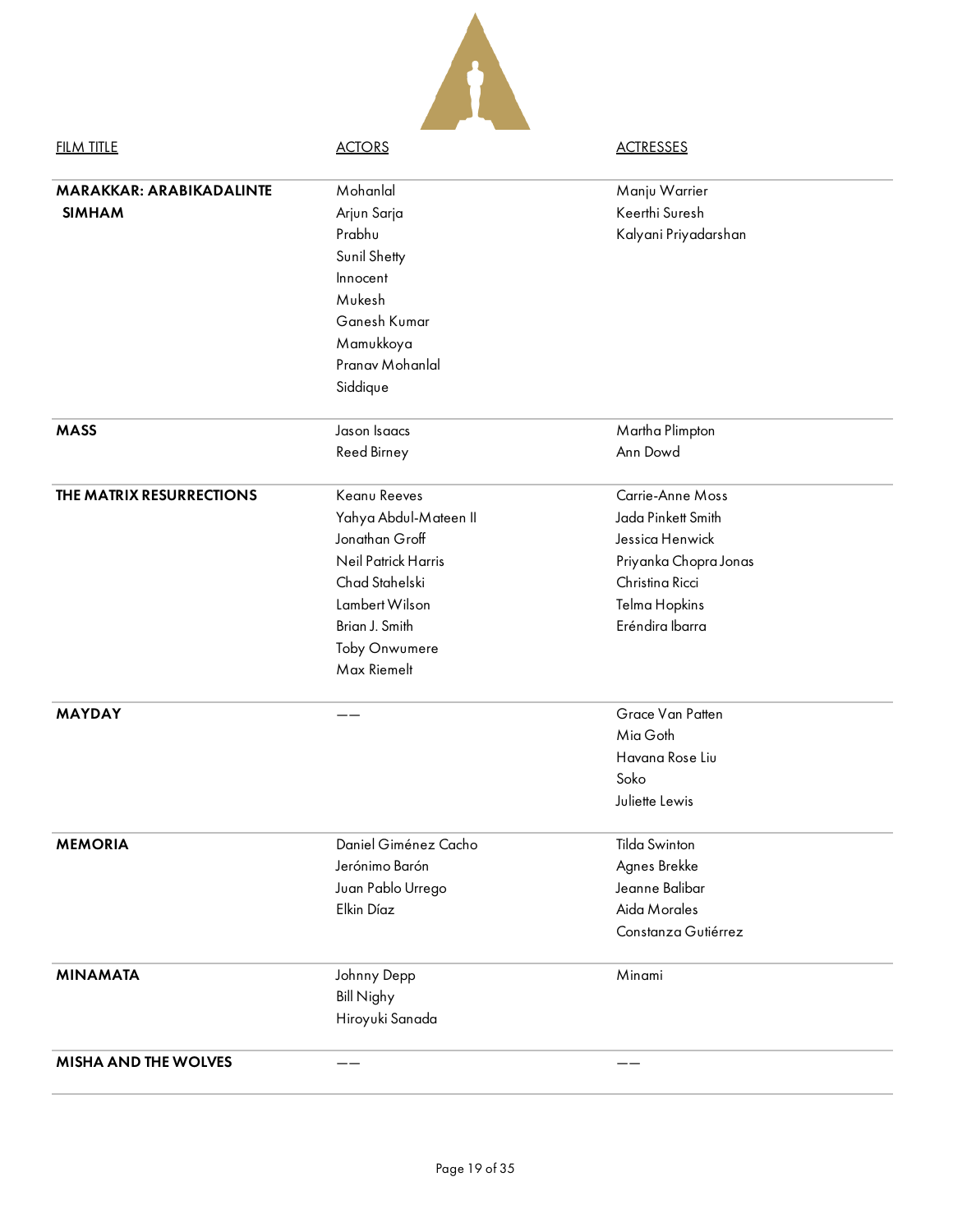

| <b>FILM TITLE</b>               | <b>ACTORS</b>         | <b>ACTRESSES</b>      |
|---------------------------------|-----------------------|-----------------------|
| THE MITCHELLS VS. THE MACHINES  |                       |                       |
| <b>MOFFIE</b>                   | Kai Luke Brummer      |                       |
|                                 | <b>Hilton Pelser</b>  |                       |
|                                 | Ryan de Villiers      |                       |
|                                 | Matthew Vey           |                       |
| <b>MOGUL MOWGLI</b>             | Riz Ahmed             | Sudha Bhuchar         |
|                                 | Alyy Khan             | Anjana Vasan          |
|                                 | Nabhaan Rizwan        | Aiysha Hart           |
|                                 | Hussain Manawer       | Kiran Sonia Sawar     |
|                                 | Jeff Mirza            |                       |
| <b>MORTAL KOMBAT</b>            | Lewis Tan             | Jessica McNamee       |
|                                 | Chin Han              | Sisi Stringer         |
|                                 | Joe Taslim            | Matilda Kimber        |
|                                 | Hiroyuki Sanada       | Laura Brent           |
|                                 | Josh Lawson           |                       |
|                                 | Tadanobu Asano        |                       |
|                                 | Mehcad Brooks         |                       |
|                                 | Ludi Lin              |                       |
|                                 | Max Huang             |                       |
| MOTHER/ANDROID                  |                       | Chloë Grace Moretz    |
| <b>MOTHERING SUNDAY</b>         | Josh O'Connor         | Odessa Young          |
|                                 | Şọpé Dìrísù           | Glenda Jackson        |
|                                 | Colin Firth           | Olivia Colman         |
| <b>MUNICH - THE EDGE OF WAR</b> | George MacKay         | Liv Lisa Fries        |
|                                 | Jannis Niewöhner      | Jessica Brown Findlay |
|                                 | Jeremy Irons          | Sandra Hüller         |
|                                 | Robert Bathurst       | Anjli Mohindra        |
|                                 | August Diehl          |                       |
|                                 | Alex Jennings         |                       |
|                                 | <b>Ulrich Matthes</b> |                       |
| THE MUSTANGS: AMERICA'S WILD    |                       |                       |
| <b>HORSES</b>                   |                       |                       |
| MY NAME IS PAULI MURRAY         |                       |                       |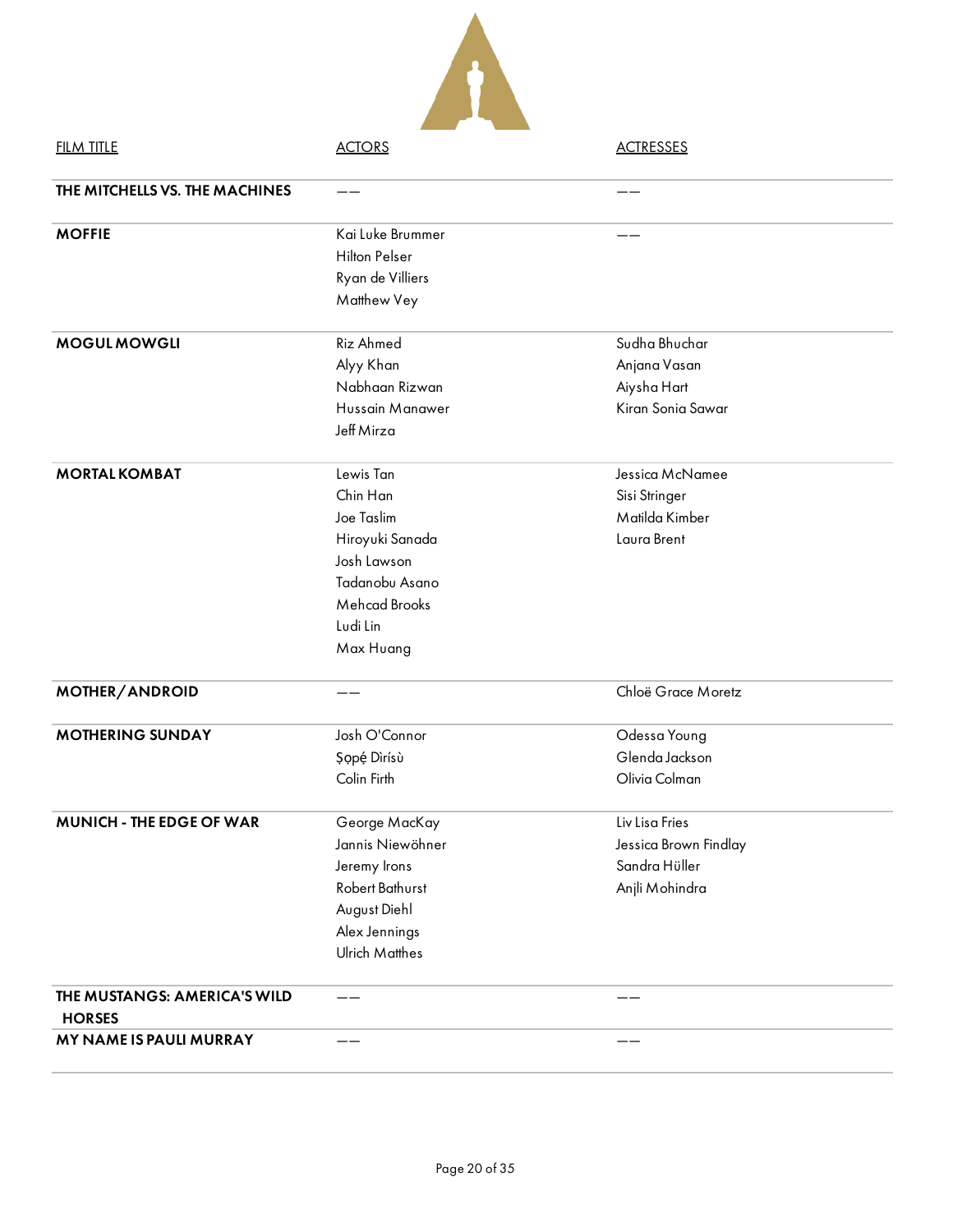| <b>FILM TITLE</b>         | <b>ACTORS</b>          | <b>ACTRESSES</b>  |
|---------------------------|------------------------|-------------------|
| <b>MY SUNNY MAAD</b>      |                        | Zuzana Stivínová  |
| <b>NAKED SINGULARITY</b>  | John Boyega            | Olivia Cooke      |
|                           | Bill Skarsgård         | Linda Lavin       |
|                           | Ed Skrein              |                   |
|                           | Tim Blake Nelson       |                   |
| <b>NATIONAL CHAMPIONS</b> | Stephan James          | Kristin Chenoweth |
|                           | J.K. Simmons           | Uzo Aduba         |
|                           | Alexander Ludwig       |                   |
|                           | Lil Rel Howery         |                   |
|                           | Tim Blake Nelson       |                   |
|                           | Andrew Bachelor        |                   |
|                           | David Koechner         |                   |
|                           | Jeffrey Donovan        |                   |
|                           | Timothy Olyphant       |                   |
| <b>THE NIGHT HOUSE</b>    | Vondie Curtis Hall     | Rebecca Hall      |
|                           | Evan Jonigkeit         | Sarah Goldberg    |
|                           |                        | Stacy Martin      |
| <b>NIGHTMARE ALLEY</b>    | <b>Bradley Cooper</b>  | Cate Blanchett    |
|                           | Willem Dafoe           | Toni Collette     |
|                           | <b>Richard Jenkins</b> | Rooney Mara       |
|                           | Ron Perlman            | Mary Steenburgen  |
|                           | David Strathairn       |                   |
| <b>NINE DAYS</b>          | Winston Duke           | Zazie Beetz       |
|                           | <b>Benedict Wong</b>   | Arianna Ortiz     |
|                           | <b>Tony Hale</b>       |                   |
|                           | Bill Skarsgård         |                   |
|                           | David Rysdahl          |                   |
| <b>NO MAN OF GOD</b>      | Elijah Wood            |                   |
|                           | Luke Kirby             |                   |
| <b>NO ORDINARY MAN</b>    |                        |                   |
|                           |                        |                   |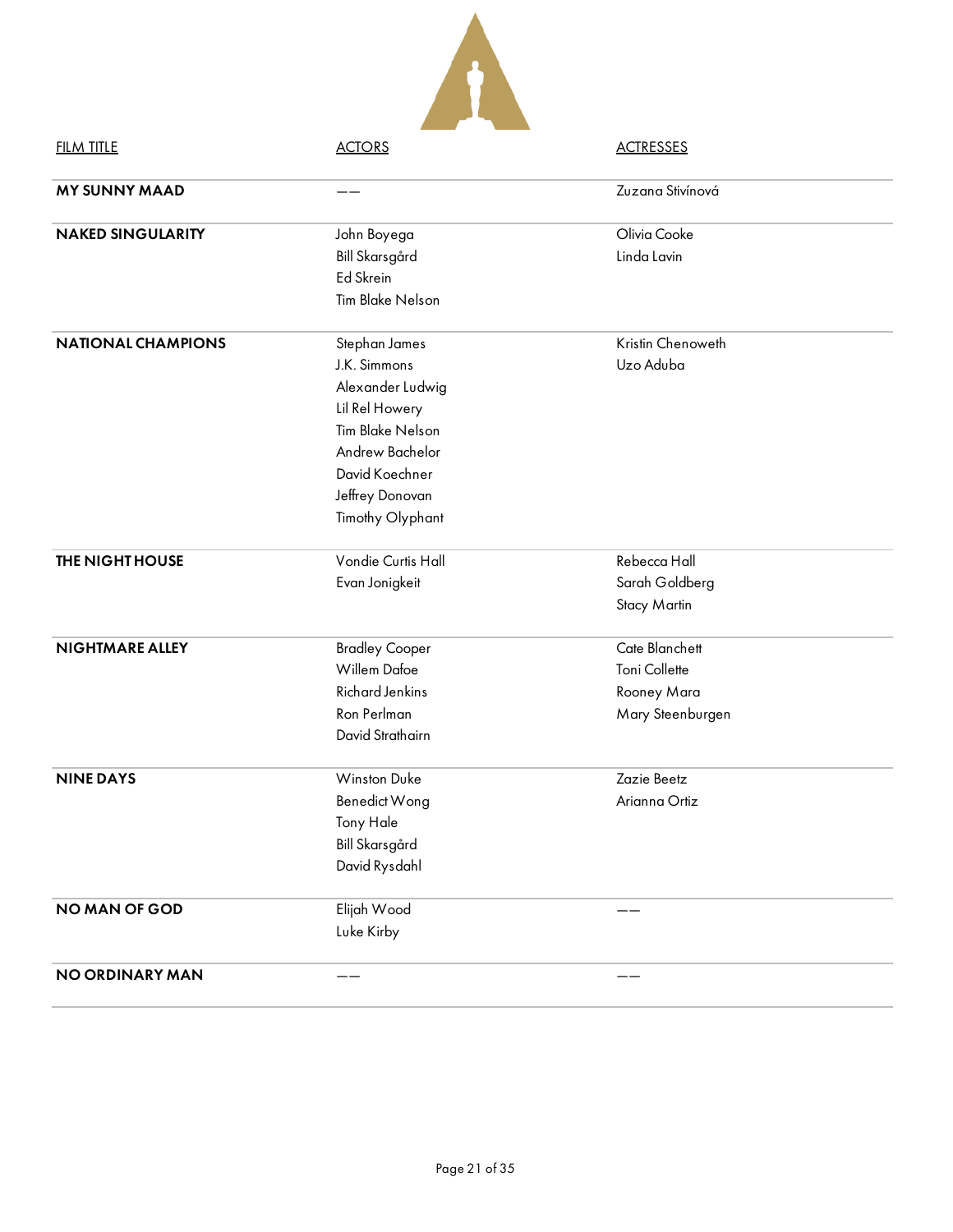| <b>FILM TITLE</b>     | <b>ACTORS</b>                                                                                                                                                                                | <b>ACTRESSES</b>                                                                                                 |
|-----------------------|----------------------------------------------------------------------------------------------------------------------------------------------------------------------------------------------|------------------------------------------------------------------------------------------------------------------|
| <b>NO SUDDEN MOVE</b> | Don Cheadle<br><b>Benicio Del Toro</b><br>David Harbour<br>Ray Liotta<br><b>Bill Duke</b><br>Jon Hamm<br>Brendan Fraser<br>Kieran Culkin<br>Noah Jupe<br>Craig muMs Grant                    | Amy Seimetz<br>Julia Fox<br>Frankie Shaw<br>Lucy Holt<br>Claudia Russell<br>Katherine Banks<br>Lauren Rys Martin |
| <b>NO TIME TO DIE</b> | Daniel Craig<br>Rami Malek<br>Ben Whishaw<br><b>Billy Magnussen</b><br>David Dencik<br><b>Rory Kinnear</b><br>Dali Benssalah<br>Jeffrey Wright<br>Christoph Waltz<br>Ralph Fiennes           | Léa Seydoux<br>Lashana Lynch<br>Naomie Harris<br>Ana de Armas                                                    |
| <b>NOBODY</b>         | <b>Bob Odenkirk</b><br>Alexey Serebryakov<br>Christopher Lloyd<br>Michael Ironside<br>Colin Salmon<br><b>Billy MacLellan</b><br><b>RZA</b><br>Araya Mengesha<br>Gage Munroe<br>Aleksandr Pal | Connie Nielsen<br>Paisley Cadorath<br>Humberly Gonzalez                                                          |
| <b>THE NOVICE</b>     |                                                                                                                                                                                              | Isabelle Fuhrman<br>Amy Forsyth                                                                                  |
| THE NOWHERE INN       |                                                                                                                                                                                              | Annie Clark<br>Carrie Brownstein                                                                                 |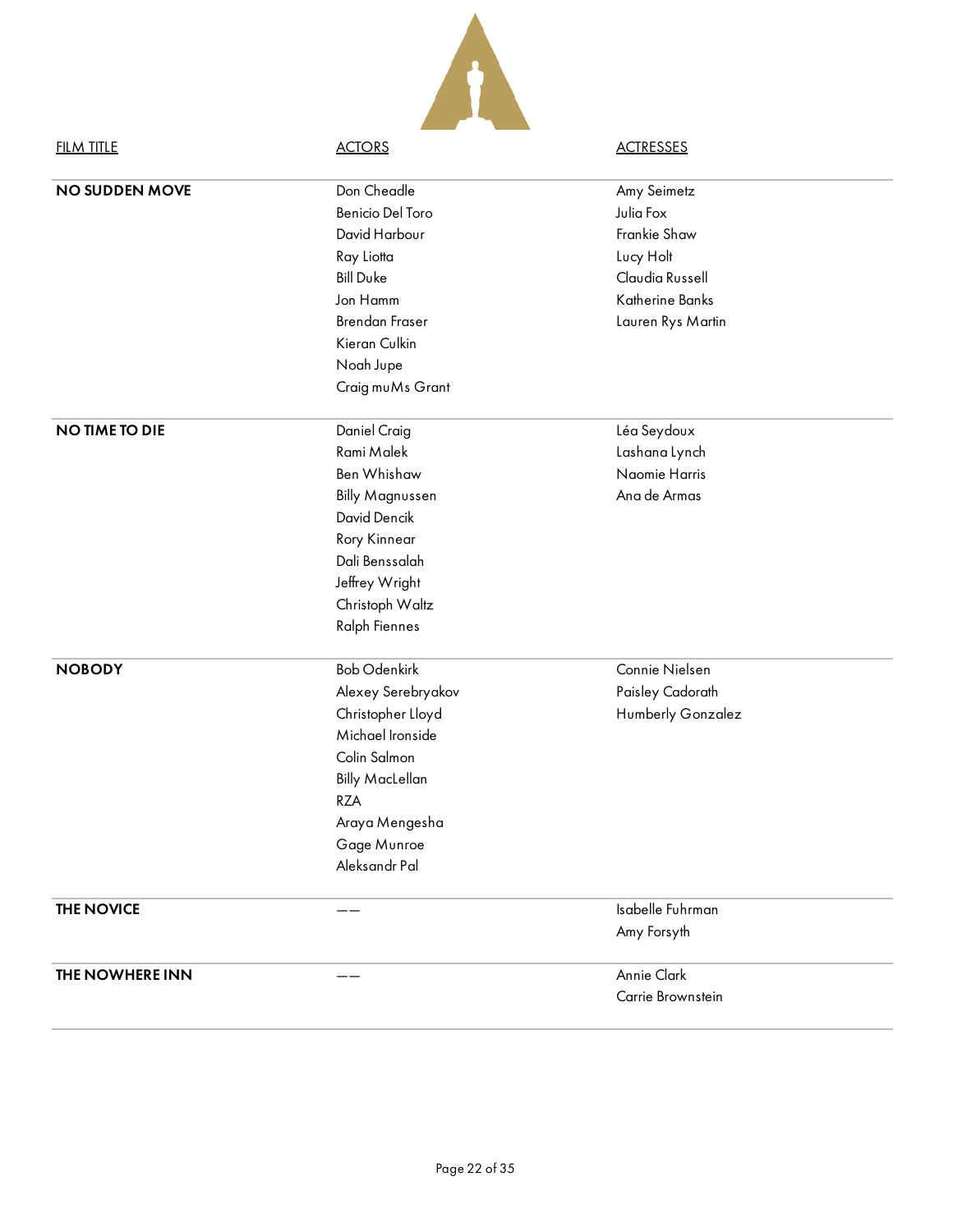| <b>FILM TITLE</b>              | <b>ACTORS</b>           | <b>ACTRESSES</b>      |  |
|--------------------------------|-------------------------|-----------------------|--|
| <b>OLD</b>                     | Gael García Bernal      | Vicky Krieps          |  |
|                                | Rufus Sewell            | Thomasin McKenzie     |  |
|                                | Alex Wolff              | Abbey Lee             |  |
|                                | Ken Leung               | Nikki Amuka-Bird      |  |
|                                | Aaron Pierre            | Eliza Scanlen         |  |
|                                | Emun Elliott            | <b>Embeth Davidtz</b> |  |
|                                | Gustaf Hammarsten       | Alexa Swinton         |  |
|                                | Nolan River             | Kathleen Chalfant     |  |
|                                | Luca Faustino Rodriguez | Francesca Eastwood    |  |
|                                | Kailen Jude             | Kylie Begley          |  |
| <b>OLD HENRY</b>               | <b>Tim Blake Nelson</b> |                       |  |
| <b>OPERATION MINCEMEAT</b>     | Colin Firth             | Kelly Macdonald       |  |
|                                | Matthew Macfadyen       | Penelope Wilton       |  |
|                                | Johnny Flynn            |                       |  |
|                                | Jason Isaacs            |                       |  |
|                                | Simon Russell Beale     |                       |  |
|                                | <b>Mark Gatiss</b>      |                       |  |
| <b>OPERATION VARSITY BLUES</b> |                         |                       |  |
| <b>PAPER SPIDERS</b>           |                         | Lili Taylor           |  |
|                                |                         | Stefania LaVie Owen   |  |
| <b>PARALLEL MOTHERS</b>        | Israel Elejalde         | Penélope Cruz         |  |
|                                |                         | Milena Smit           |  |
|                                |                         | Aitana Sánchez-Gijón  |  |
|                                |                         | Rossy de Palma        |  |
|                                |                         | Julieta Serrano       |  |
| <b>PASSING</b>                 | André Holland           | Tessa Thompson        |  |
|                                | <b>Bill Camp</b>        | Ruth Negga            |  |
|                                | Alexander Skarsgård     |                       |  |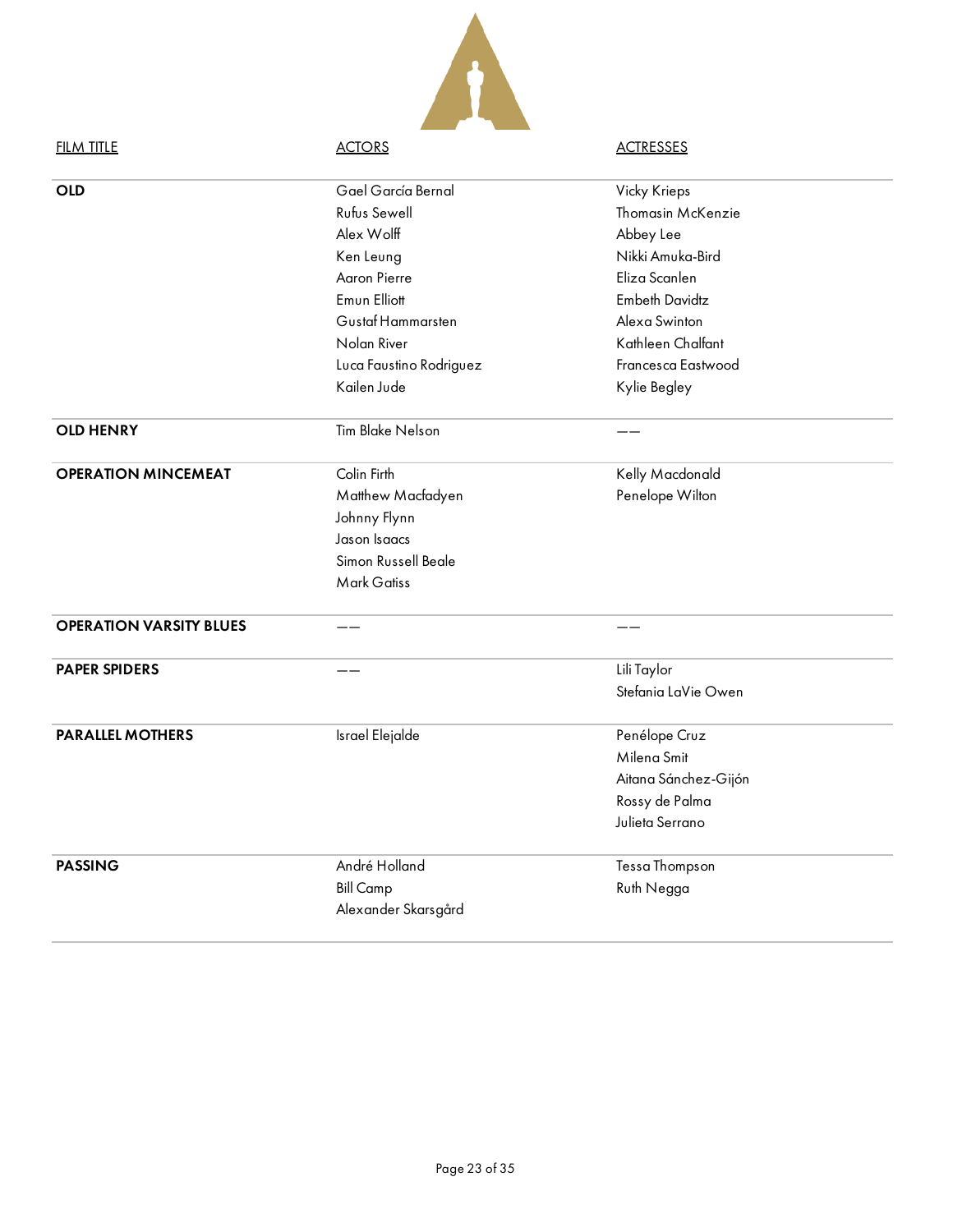| <b>FILM TITLE</b>           | <b>ACTORS</b>                                                                                                                                                                   | <b>ACTRESSES</b>                                                                                                                |
|-----------------------------|---------------------------------------------------------------------------------------------------------------------------------------------------------------------------------|---------------------------------------------------------------------------------------------------------------------------------|
| <b>PAW PATROL THE MOVIE</b> | lain Armitage<br>Ron Pardo<br><b>Randall Park</b><br>Dax Shepard<br><b>Tyler Perry</b><br>Jimmy Kimmel<br>Will Brisbin<br>Keegan Hedley<br>Kingsley Marshall<br>Callum Shoniker | Marsai Martin<br>Yara Shahidi<br>Kim Kardashian West<br>Lilly Bartlam<br>Kim Roberts<br>Monique Alvarez<br><b>Jamillah Ross</b> |
| PETER RABBIT 2: THE RUNAWAY | Domhnall Gleeson<br>David Oyelowo<br>Lennie James<br>James Corden<br>Colin Moody<br>Damon Herriman                                                                              | Rose Byrne<br>Elizabeth Debicki<br>Margot Robbie<br>Sia<br>Hayley Atwell                                                        |
| PETITE MAMAN                | Stéphane Varupenne                                                                                                                                                              | Joséphine Sanz<br>Gabrielle Sanz<br>Nina Meurisse<br>Margot Abascal                                                             |
| <b>PIG</b>                  | Nicolas Cage<br>Alex Wolff<br>Adam Arkin                                                                                                                                        | Cassandra Violet<br>Julia Bray                                                                                                  |
| <b>PLANB</b>                |                                                                                                                                                                                 | Kuhoo Verma<br>Victoria Moroles                                                                                                 |
| POMPO THE CINEPHILE         | Hiroya Shimizu<br>Akio Otsuka<br>Ryuichi Kijima                                                                                                                                 | Konomi Kohara<br>Rinka Otani<br>Ai Kakuma                                                                                       |
| POUPELLE OF CHIMNEY TOWN    | Tony Hale<br>Antonio Raul Corbo<br>Stephen Root                                                                                                                                 |                                                                                                                                 |
| THE POWER OF THE DOG        | <b>Benedict Cumberbatch</b><br>Kodi Smit-McPhee<br>Jesse Plemons                                                                                                                | Kirsten Dunst                                                                                                                   |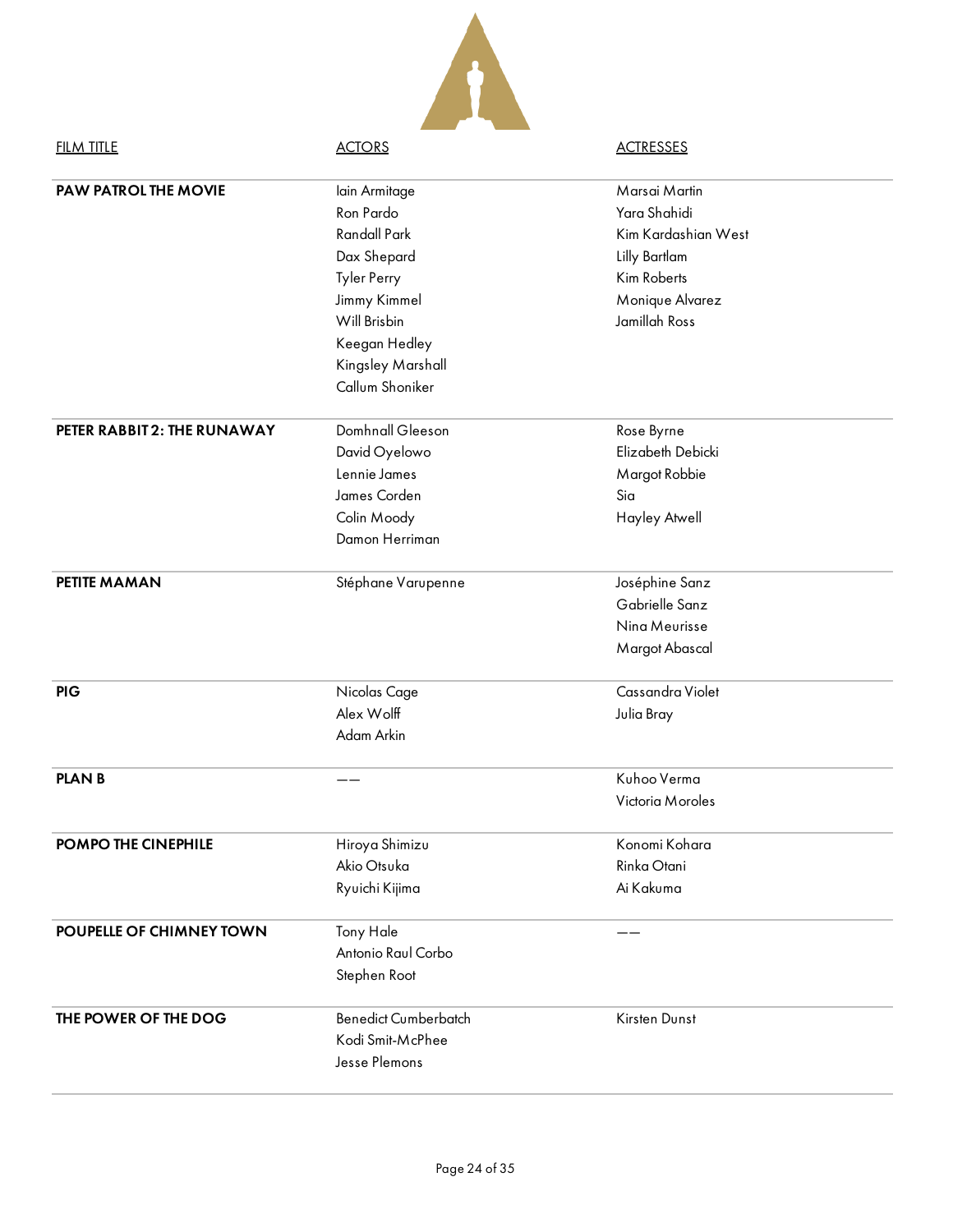

| <u>FILM TITLE</u>                                    | <b>ACTORS</b>          | <u>ACTRESSES</u>              |
|------------------------------------------------------|------------------------|-------------------------------|
| PRAY AWAY                                            |                        |                               |
| PRAYERS FOR THE STOLEN                               | Memo Villegas          | Ana Cristina Ordóñez González |
|                                                      |                        | Marya Membreño                |
|                                                      |                        | Mayra Batalla                 |
|                                                      |                        | Norma Pablo                   |
|                                                      |                        | Eileen Yáñez                  |
| PRISONERS OF THE GHOSTLAND                           | Nicolas Cage           | Sofia Boutella                |
|                                                      | <b>Nick Cassavetes</b> |                               |
| <b>PROCESSION</b>                                    |                        |                               |
| <b>PROFILE</b>                                       | Shazad Latif           | Valene Kane                   |
| <b>THE PROTÉGÉ</b>                                   | Michael Keaton         | Maggie Q                      |
|                                                      | Samuel L. Jackson      |                               |
|                                                      | <b>Robert Patrick</b>  |                               |
| <b>QAZAQ HISTORY OF THE GOLDEN</b><br><b>MAN</b>     |                        |                               |
| <b>QUEENPINS</b>                                     | Paul Walter Hauser     | Kristen Bell                  |
|                                                      | Joel McHale            | Kirby Howell-Baptiste         |
|                                                      | Vince Vaughn           | Bebe Rexha                    |
| <b>QUIET EXPLOSIONS: HEALING THE</b><br><b>BRAIN</b> | ——                     |                               |
| A QUIET PLACE PART II                                | Cillian Murphy         | <b>Emily Blunt</b>            |
|                                                      | Noah Jupe              | Millicent Simmonds            |
|                                                      | Djimon Hounsou         | Stefanie Warnick              |
|                                                      | John Krasinski         | Alycia Ripley                 |
|                                                      | Okieriete Onaodowan    | Cristalis Bonilla             |
|                                                      | Scoot McNairy          | Alice Malyukova               |
|                                                      | Zachary Golinger       | Ashley Dyke                   |
|                                                      | <b>Blake Delong</b>    | Barbara Singer                |
|                                                      | Domonic Taggart        | Michaela Juliann Pace         |
|                                                      | Silas Pereira-Olson    |                               |
| THE RACE TO SAVE THE WORLD                           |                        |                               |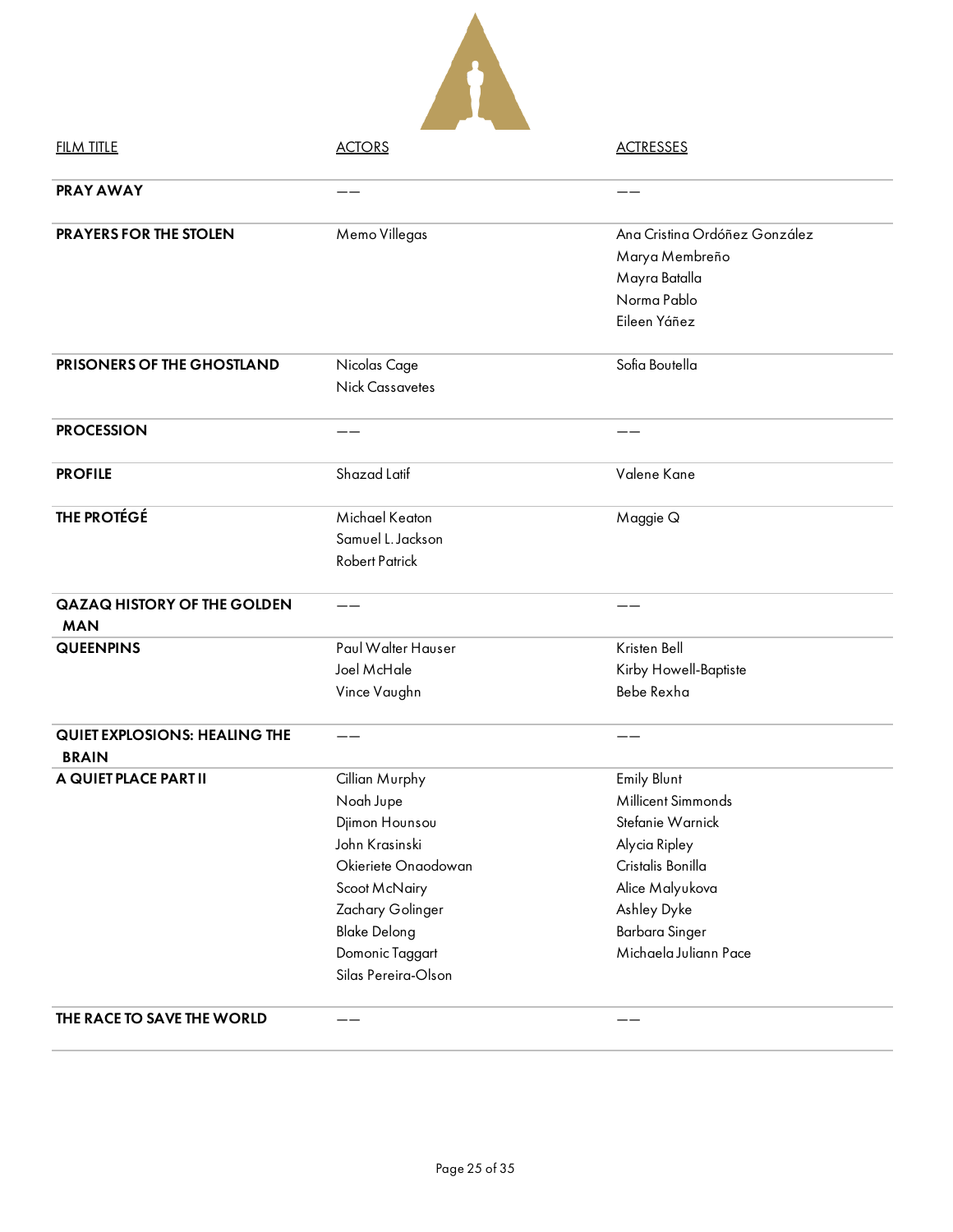| <b>FILM TITLE</b>               | <b>ACTORS</b>         | <b>ACTRESSES</b>       |
|---------------------------------|-----------------------|------------------------|
| <b>RAYA AND THE LAST DRAGON</b> | Izaac Wang            | Kelly Marie Tran       |
|                                 | Daniel Dae Kim        | Awkwafina              |
|                                 | Benedict Wong         | Gemma Chan             |
|                                 | Alan Tudyk            | Jona Xiao              |
|                                 |                       | Sandra Oh              |
|                                 |                       | <b>Thalia Tran</b>     |
|                                 |                       | Lucille Soong          |
| THE REAL CHARLIE CHAPLIN        |                       |                        |
| <b>REBEL HEARTS</b>             |                       |                        |
| <b>RED NOTICE</b>               | Dwayne Johnson        | Gal Gadot              |
|                                 | Ryan Reynolds         |                        |
| <b>RED ROCKET</b>               | Simon Rex             | <b>Bree Elrod</b>      |
|                                 |                       | Suzanna Son            |
| <b>REMINISCENCE</b>             | Hugh Jackman          | Rebecca Ferguson       |
|                                 | Cliff Curtis          | <b>Thandiwe Newton</b> |
|                                 | Daniel Wu             | Marina de Tavira       |
|                                 | Mojean Aria           | Natalie Martinez       |
|                                 | <b>Brett Cullen</b>   | Angela Sarafyan        |
| <b>THE RESCUE</b>               |                       |                        |
| <b>RESPECT</b>                  | Forest Whitaker       | Jennifer Hudson        |
|                                 | Marlon Wayans         | Audra McDonald         |
|                                 | <b>Tituss Burgess</b> | Heather Headley        |
|                                 | Marc Maron            | Kimberly Scott         |
|                                 | Leroy McClain         | Hailey Kilgore         |
|                                 | Albert Jones          | Saycon Sengbloh        |
|                                 | Tate Donovan          | Skye Dakota Turner     |
|                                 | Myk Watford           | Mary J. Blige          |
|                                 | Gilbert Glenn Brown   |                        |
| <b>RIDERS OF JUSTICE</b>        | Mads Mikkelsen        | Andrea Heick Gadeberg  |
|                                 | Nikolaj Lie Kaas      |                        |
|                                 | Lars Brygmann         |                        |
|                                 | Nicolas Bro           |                        |
|                                 | Gustav Lindh          |                        |
|                                 | Roland Møller         |                        |
|                                 |                       |                        |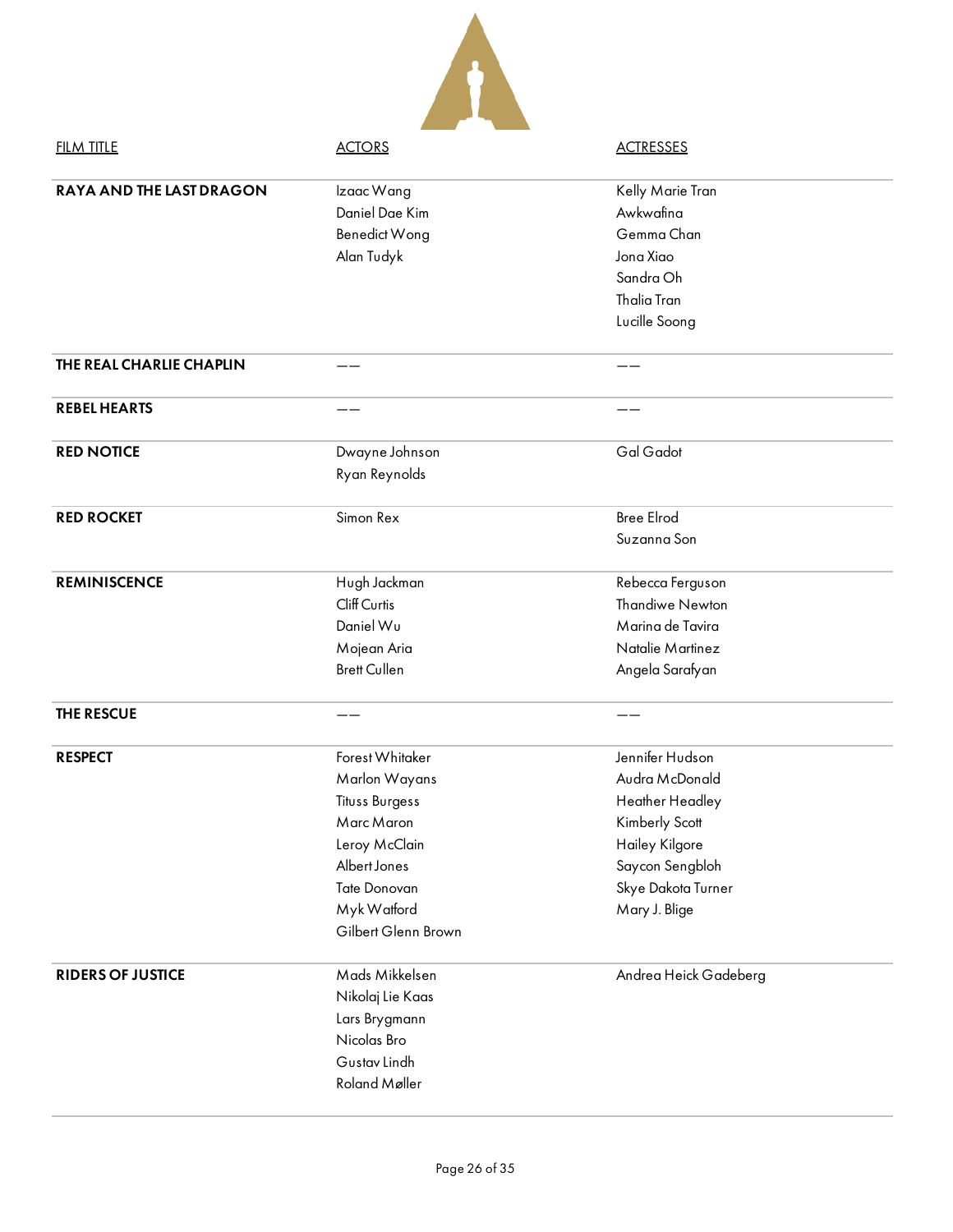| <u>FILM TITLE</u>                  | <b>ACTORS</b>              | <b>ACTRESSES</b> |  |
|------------------------------------|----------------------------|------------------|--|
| <b>ROADRUNNER: A FILM ABOUT</b>    |                            |                  |  |
| <b>ANTHONY BOURDAIN</b>            |                            |                  |  |
| <b>RON'S GONE WRONG</b>            | Jack Dylan Grazer          | Olivia Colman    |  |
|                                    | Zach Galifianakis          | Kylie Cantrall   |  |
|                                    | Ed Helms                   | Ava Morse        |  |
|                                    | Rob Delaney                | Sarah Miller     |  |
|                                    | Justice Smith              | Krupa Pattani    |  |
|                                    | Ricardo Hurtado            | Megan Maczko     |  |
|                                    | Cullen James McCarthy      | Ruby Wax         |  |
|                                    | Marcus Scribner            | lara Nemirovsky  |  |
|                                    | Thomas Barbusca            |                  |  |
|                                    | Bentley Kalu               |                  |  |
| <b>SABAYA</b>                      |                            | ——               |  |
| <b>SENIOR MOMENT</b>               | William Shatner            | Jean Smart       |  |
|                                    | Christopher Lloyd          | Katrina Bowden   |  |
|                                    | Don McManus                |                  |  |
|                                    | Esai Morales               |                  |  |
|                                    | Carlos Miranda             |                  |  |
| <b>7 PRISONERS</b>                 | <b>Christian Malheiros</b> |                  |  |
|                                    | Rodrigo Santoro            |                  |  |
| <b>SHANG-CHI AND THE LEGEND OF</b> | Simu Liu                   | Awkwafina        |  |
| THE TEN RINGS                      | Tony Leung                 | Meng'er Zhang    |  |
|                                    | Ben Kingsley               | Fala Chen        |  |
|                                    | Yuen Wah                   | Michelle Yeoh    |  |
|                                    | Florian Munteanu           | Elodie Fong      |  |
|                                    | Zach Cherry                | Tsai Chin        |  |
|                                    | Ronny Chieng               | Jodi Long        |  |
|                                    | Dallas Liu                 | Stephanie Hsu    |  |
|                                    | Benedict Wong              | Stella Ye        |  |
|                                    | Andy Le                    | Harmonie He      |  |
|                                    |                            |                  |  |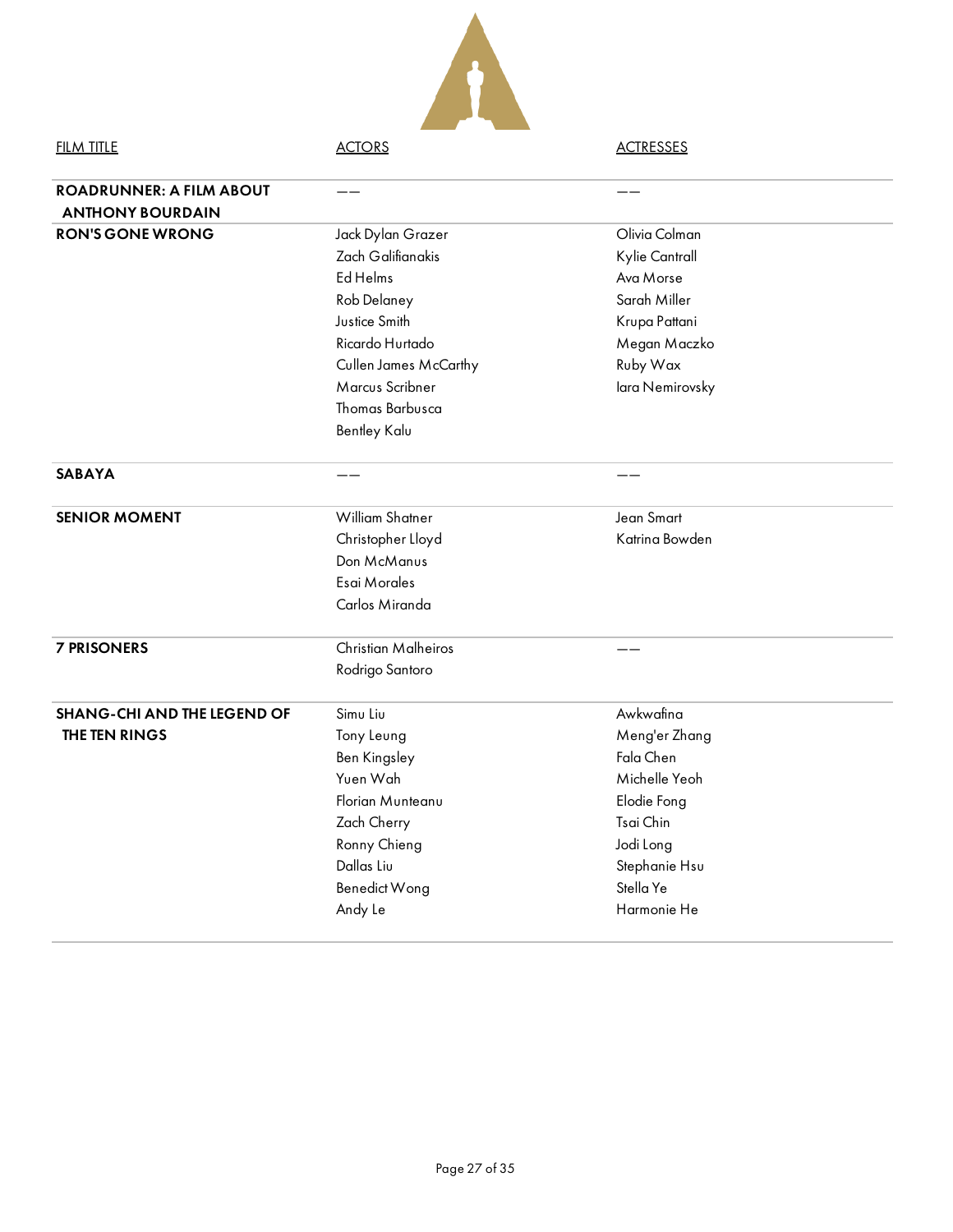| <b>FILM TITLE</b>       | <b>ACTORS</b>                                                                                                                                                                               | <b>ACTRESSES</b>                                                                                                                         |
|-------------------------|---------------------------------------------------------------------------------------------------------------------------------------------------------------------------------------------|------------------------------------------------------------------------------------------------------------------------------------------|
| <b>SHIVA BABY</b>       | Danny Deferrari<br>Fred Melamed                                                                                                                                                             | Rachel Sennott<br>Polly Draper<br>Molly Gordon<br>Glynis Bell<br>Rita Gardner<br>Jackie Hoffman<br>Cilda Shaur<br>Dianna Agron           |
| <b>SILENCIO</b>         | Lucas Tier<br>Tiago Deam                                                                                                                                                                    | Sondra James<br>Yasmin Martins Mendes<br>Carolina Morena<br>Luzia Avellar<br>Rhavine Chrispim                                            |
| <b>SILENT NIGHT</b>     | Roman Griffin Davis<br>Matthew Goode                                                                                                                                                        | Keira Knightley<br>Annabelle Wallis<br>Lily-Rose Depp<br>Kirby Howell-Baptiste                                                           |
| <b>SILO</b>             | Jim Parrack<br>Jack DiFalco<br>Jeremy Holm                                                                                                                                                  | <b>Jill Paice</b>                                                                                                                        |
| <b>SILVER CARNATION</b> | Shahryar Rumi<br>Milad Dylan<br>Arshan Rahimi                                                                                                                                               | Wilma Elles<br>Toktam Aboozari<br>Ghazaleh Memar                                                                                         |
| SING <sub>2</sub>       | Matthew McConaughey<br><b>Taron Egerton</b><br><b>Bobby Cannavale</b><br>Nick Kroll<br><b>Pharrell Williams</b><br>Eric André<br>Adam Buxton<br>Peter Serafinowicz<br>Nick Offerman<br>Bono | Reese Witherspoon<br>Scarlett Johansson<br>Tori Kelly<br>Halsey<br>Chelsea Peretti<br>Letitia Wright<br>Jennifer Saunders<br>Julia Davis |
| <b>SISTERS ON TRACK</b> |                                                                                                                                                                                             |                                                                                                                                          |

Δ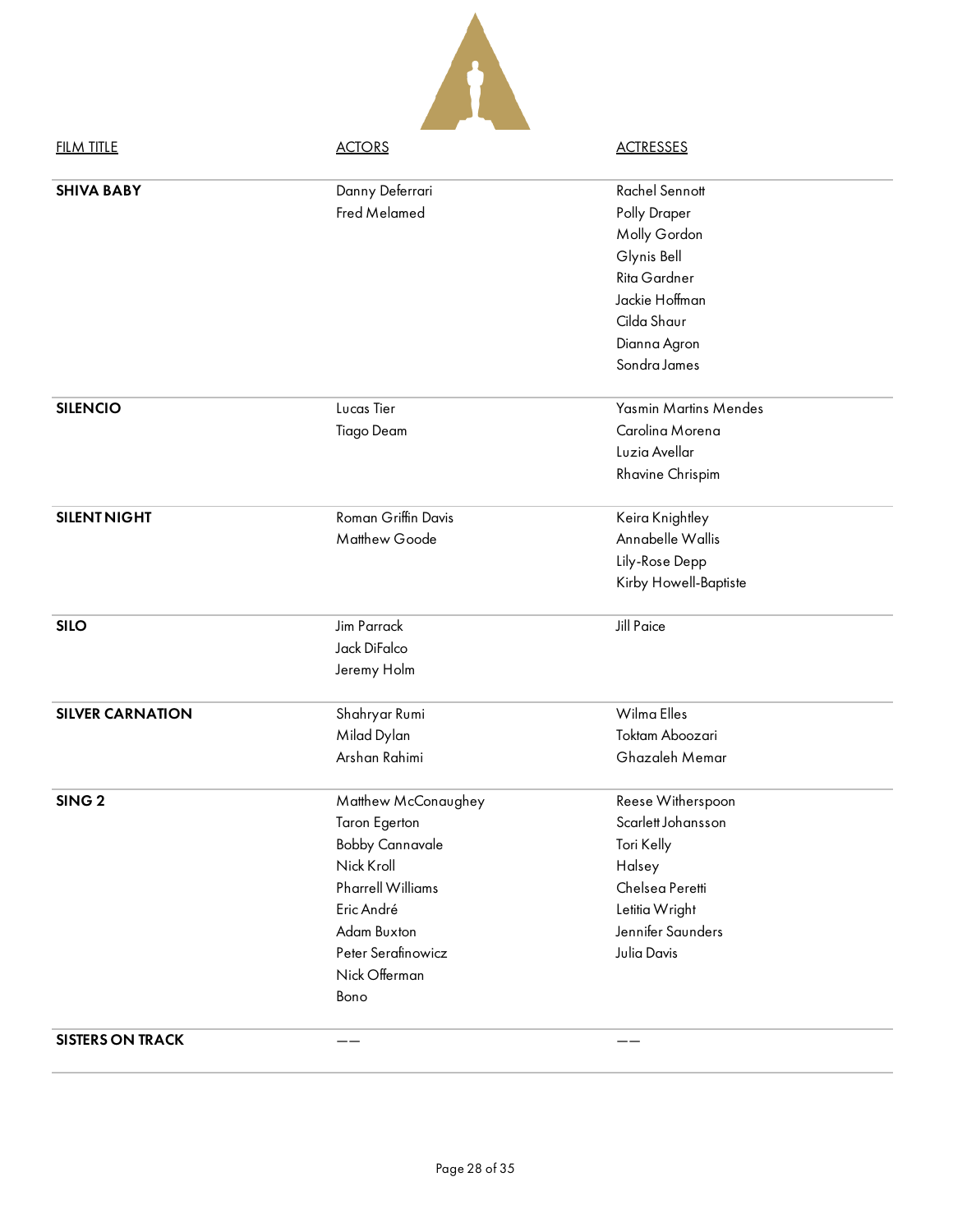| <b>FILM TITLE</b>                   | <b>ACTORS</b>          | <b>ACTRESSES</b>     |
|-------------------------------------|------------------------|----------------------|
| <b>SNAKE EYES: G.I. JOE ORIGINS</b> | Henry Golding          | Úrsula Corberó       |
|                                     | Andrew Koji            | Samara Weaving       |
|                                     | Takehiro Hira          | Haruka Abe           |
|                                     | Iko Uwais              | Eri Ishida           |
|                                     | Peter Mensah           |                      |
|                                     | James Hiroyuki Liao    |                      |
|                                     | Samuel Finzi           |                      |
|                                     | Steven Allerick        |                      |
|                                     | Max Archibald          |                      |
|                                     | Simon Chin             |                      |
|                                     |                        |                      |
| SO LATE SO SOON                     |                        |                      |
| <b>SON OF MONARCHS</b>              | Tenoch Huerta Mejía    | Alexia Rasmussen     |
| <b>SOPHIE JONES</b>                 | Skyler Verity          | Jessica Barr         |
|                                     | <b>Dave Roberts</b>    | Claire Manning       |
| THE SOUVENIR PART II                | James Spencer Ashworth | Honor Swinton Byrne  |
|                                     | Richard Ayoade         | <b>Tilda Swinton</b> |
|                                     |                        |                      |
| <b>SPACE JAM: A NEW LEGACY</b>      | LeBron James           | Sonequa Martin-Green |
|                                     | Don Cheadle            | Zendaya              |
|                                     | Khris Davis            |                      |
|                                     | Cedric Joe             |                      |
|                                     | Jeff Bergman           |                      |
|                                     | Eric Bauza             |                      |
| THE SPARKS BROTHERS                 | ——                     |                      |
|                                     |                        |                      |
| <b>SPENCER</b>                      | <b>Timothy Spall</b>   | Kristen Stewart      |
|                                     | Jack Farthing          | Sally Hawkins        |
|                                     | Sean Harris            | Amy Manson           |
|                                     | Jack Nielen            | Stella Gonet         |
|                                     | Freddie Spry           | Elizabeth Berrington |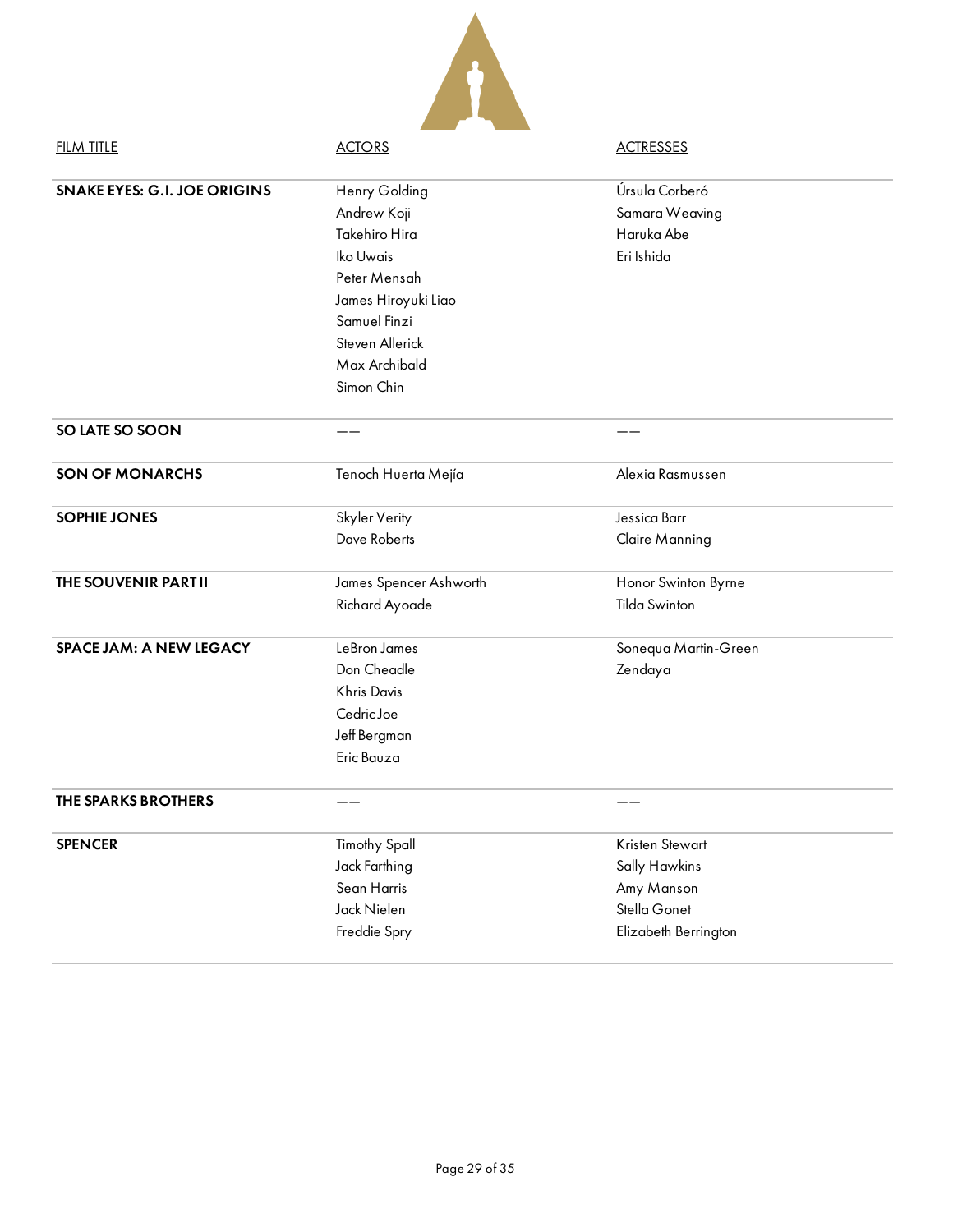| <b>FILM TITLE</b>       | <b>ACTORS</b>               | <b>ACTRESSES</b>       |  |
|-------------------------|-----------------------------|------------------------|--|
| SPIDER-MAN: NO WAY HOME | Tom Holland                 | Zendaya                |  |
|                         | <b>Benedict Cumberbatch</b> | Marisa Tomei           |  |
|                         | Jacob Batalon               |                        |  |
|                         | Jon Favreau                 |                        |  |
|                         | Jamie Foxx                  |                        |  |
|                         | Willem Dafoe                |                        |  |
|                         | Alfred Molina               |                        |  |
|                         | Benedict Wong               |                        |  |
|                         | Andrew Garfield             |                        |  |
|                         | <b>Tobey Maguire</b>        |                        |  |
| THE SPINE OF NIGHT      | Richard E. Grant            | Lucy Lawless           |  |
|                         | Patton Oswalt               |                        |  |
|                         | Joe Manganiello             |                        |  |
| <b>SPIRAL</b>           | Chris Rock                  | <b>Marisol Nichols</b> |  |
|                         | Max Minghella               |                        |  |
|                         | Samuel L. Jackson           |                        |  |
| <b>SPIRIT UNTAMED</b>   | <b>Walton Goggins</b>       | Isabela Merced         |  |
|                         | Andre Braugher              | Marsai Martin          |  |
|                         | Jake Gyllenhaal             | Mckenna Grace          |  |
|                         | Lucian Perez                | Julianne Moore         |  |
|                         | Joe Hart                    | Eiza González          |  |
|                         |                             | Alejandra Blengio      |  |
| <b>THE STARLING</b>     | Chris O'Dowd                | Melissa McCarthy       |  |
|                         | Kevin Kline                 |                        |  |
| <b>STILLWATER</b>       | Matt Damon                  | Camille Cottin         |  |
|                         |                             | Abigail Breslin        |  |
|                         |                             | Lilou Siauvaud         |  |
|                         |                             | Deanna Dunagan         |  |
| <b>SUGAR DADDY</b>      | Colm Feore                  | Kelly McCormack        |  |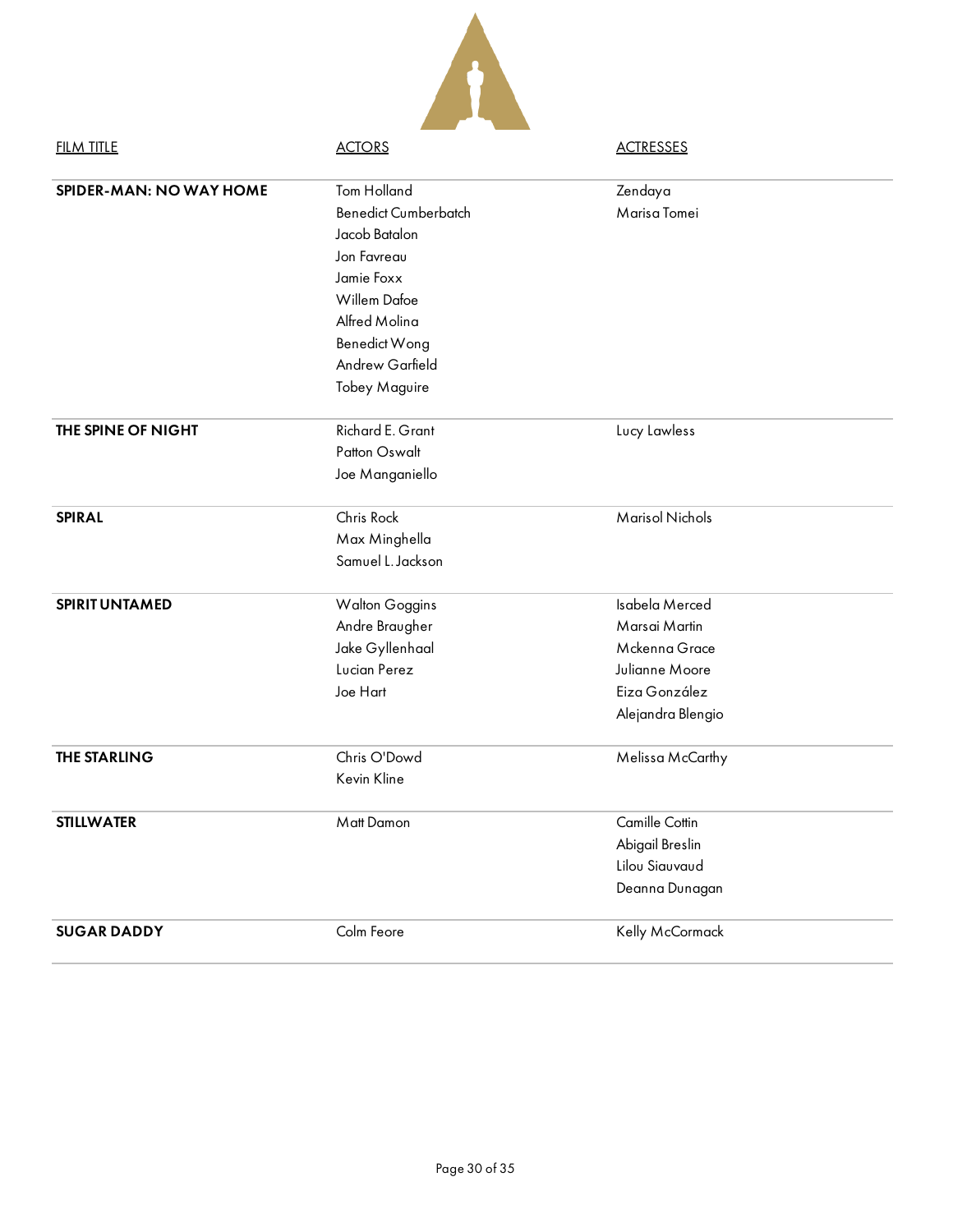| <b>FILM TITLE</b>                                                                    | <b>ACTORS</b>          | <b>ACTRESSES</b>  |
|--------------------------------------------------------------------------------------|------------------------|-------------------|
| THE SUICIDE SQUAD                                                                    | Idris Elba             | Margot Robbie     |
|                                                                                      | John Cena              | Viola Davis       |
|                                                                                      | Joel Kinnaman          | Daniela Melchior  |
|                                                                                      | Sylvester Stallone     | Alice Braga       |
|                                                                                      | David Dastmalchian     | Storm Reid        |
|                                                                                      | Michael Rooker         |                   |
|                                                                                      | Jai Courtney           |                   |
|                                                                                      | Peter Capaldi          |                   |
|                                                                                      | Pete Davidson          |                   |
| SUMMER OF SOUL ( OR, WHEN THE<br><b>REVOLUTION COULD NOT BE</b><br><b>TELEVISED)</b> |                        |                   |
| THE SUMMIT OF THE GODS                                                               | ——                     |                   |
| <b>SWAN SONG (Apple Original Films)</b>                                              | Mahershala Ali         | Naomie Harris     |
|                                                                                      | Adam Beach             | Awkwafina         |
|                                                                                      | Nyasha Hatendi         | Glenn Close       |
| <b>SWAN SONG (Magnolia Pictures)</b>                                                 | Udo Kier               | Jennifer Coolidge |
|                                                                                      | Michael Urie           | Linda Evans       |
| <b>TANGO SHALOM</b>                                                                  | Jos Laniado            | Renée Taylor      |
|                                                                                      | Joseph Bologna         | Lainie Kazan      |
|                                                                                      | Claudio Laniado        | Karina Smirnoff   |
|                                                                                      | Bern Cohen             | Judi Beecher      |
| <b>THE TENDER BAR</b>                                                                | Tye Sheridan           | Lily Rabe         |
|                                                                                      | <b>Ben Affleck</b>     |                   |
|                                                                                      | Christopher Lloyd      |                   |
|                                                                                      | Daniel Ranieri         |                   |
| <b>TEST PATTERN</b>                                                                  | Will Brill             | Brittany S. Hall  |
|                                                                                      | Drew Fuller            | Gail Bean         |
| THIS IS THE NIGHT                                                                    | Frank Grillo           | Naomi Watts       |
|                                                                                      | <b>Bobby Cannavale</b> |                   |
|                                                                                      | Lucius Hoyos           |                   |
|                                                                                      | Jonah Hauer-King       |                   |
|                                                                                      | River Alexander        |                   |
|                                                                                      | Chase Vacnin           |                   |
|                                                                                      |                        |                   |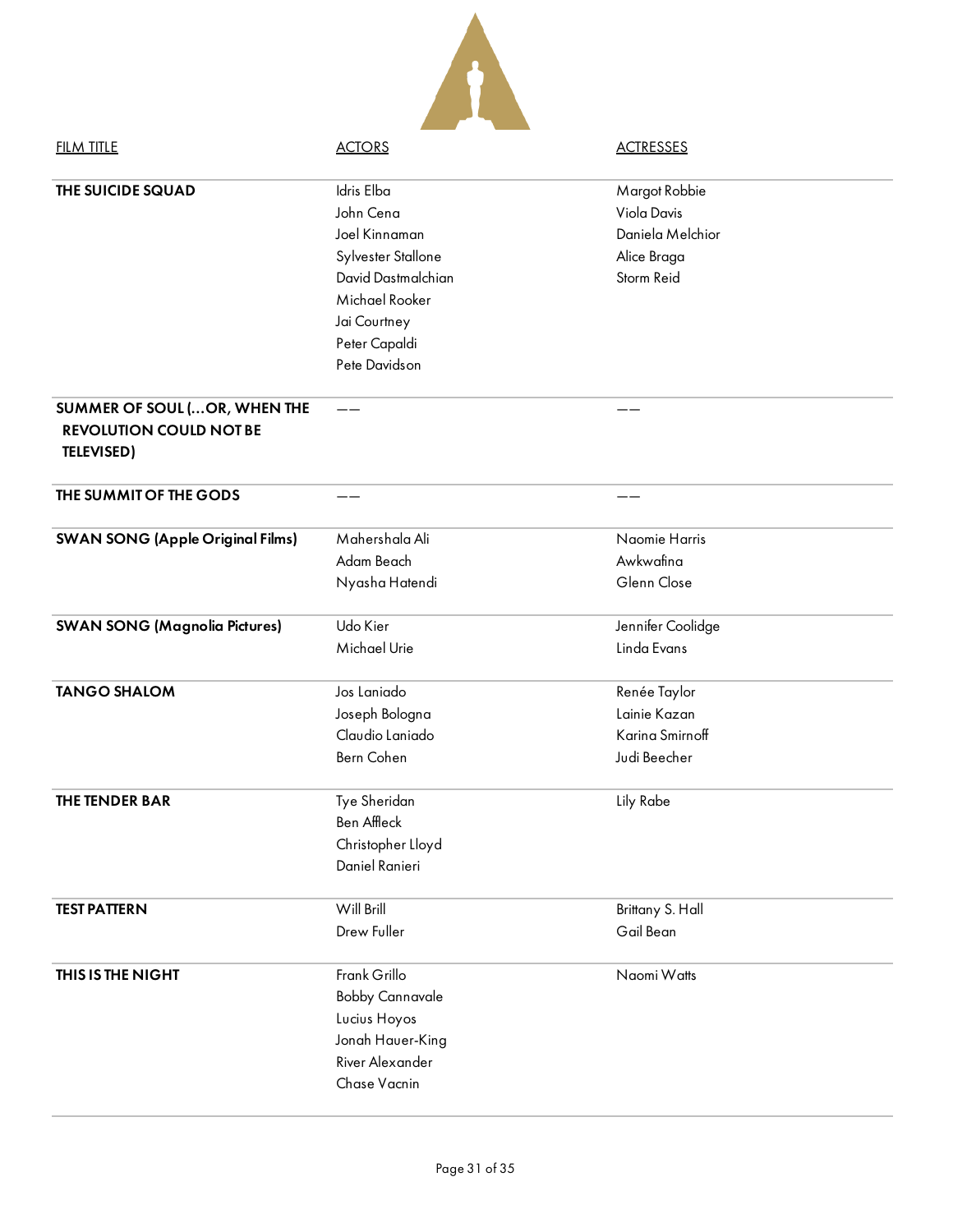| <b>FILM TITLE</b>                   | <b>ACTORS</b>           | <b>ACTRESSES</b>     |
|-------------------------------------|-------------------------|----------------------|
| THOSE WHO WISH ME DEAD              | Finn Little             | Angelina Jolie       |
|                                     | Jon Bernthal            | Medina Senghore      |
|                                     | Nicholas Hoult          |                      |
|                                     | Aidan Gillen            |                      |
|                                     | Jake Weber              |                      |
| TICK, TICKBOOM!                     | Andrew Garfield         | Alexandra Shipp      |
|                                     | Robin de Jesús          | Vanessa Hudgens      |
|                                     | Joshua Henry            | Judith Light         |
|                                     | <b>Bradley Whitford</b> |                      |
|                                     | <b>Tariq Trotter</b>    |                      |
| <b>TITANE</b>                       | Vincent Lindon          | Agathe Rousselle     |
|                                     | Laïs Salameh            | Garance Marillier    |
| <b>TOGETHER</b>                     | James McAvoy            | Sharon Horgan        |
| <b>TOGETHER TOGETHER</b>            | Ed Helms                | Patti Harrison       |
|                                     | Julio Torres            | <b>Tig Notaro</b>    |
| <b>TOM CLANCY'S WITHOUT REMORSE</b> | Michael B. Jordan       | Lauren London        |
|                                     | Jamie Bell              | Jodie Turner-Smith   |
|                                     | <b>Brett Gelman</b>     |                      |
|                                     | Jacob Scipio            |                      |
|                                     | Jack Kesy               |                      |
|                                     | Colman Domingo          |                      |
|                                     | Guy Pearce              |                      |
| <b>THE TOMORROW WAR</b>             | Chris Pratt             | Yvonne Strahovski    |
|                                     | J.K. Simmons            | <b>Betty Gilpin</b>  |
|                                     | Sam Richardson          | Jasmine Mathews      |
|                                     | Edwin Hodge             | Ryan Kiera Armstrong |
| <b>TORN</b>                         |                         |                      |
| THE TRAGEDY OF MACBETH              | Denzel Washington       | Frances McDormand    |
|                                     | Alex Hassell            | Moses Ingram         |
|                                     | <b>Bertie Carvel</b>    | Kathryn Hunter       |
|                                     | Brendan Gleeson         |                      |
|                                     | Corey Hawkins           |                      |
|                                     | Harry Melling           |                      |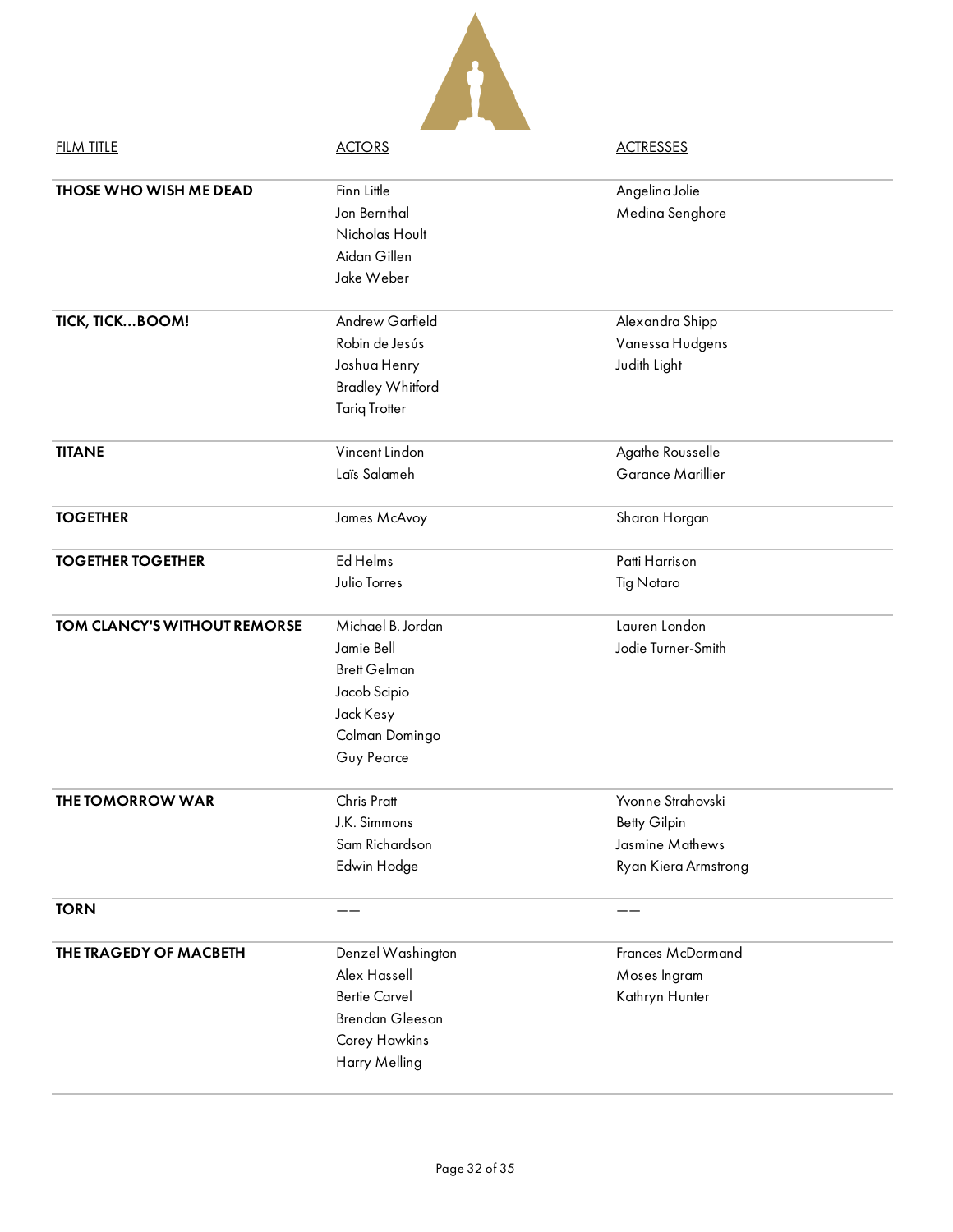| <b>FILM TITLE</b>                  | <b>ACTORS</b>                                                                                  | <b>ACTRESSES</b>                                                   |
|------------------------------------|------------------------------------------------------------------------------------------------|--------------------------------------------------------------------|
| <b>TRIUMPH</b>                     | RJ Mitte                                                                                       |                                                                    |
|                                    | <b>Terrence Howard</b><br>Johnathon Schaech                                                    |                                                                    |
| <b>TRUTH TO POWER</b>              |                                                                                                |                                                                    |
| <b>12 MIGHTY ORPHANS</b>           | Luke Wilson<br>Wayne Knight<br>Martin Sheen                                                    | Vinessa Shaw                                                       |
|                                    | Jake Austin Walker<br>Scott Haze<br>Levi Dylan<br>Jacob Lofland                                |                                                                    |
|                                    | <b>Robert Duvall</b>                                                                           |                                                                    |
| THE UNFORGIVABLE                   | Vincent D'Onofrio<br>Jon Bernthal<br><b>Richard Thomas</b><br>Rob Morgan                       | Sandra Bullock<br>Viola Davis<br>Linda Emond<br>Aisling Franciosi  |
| THE UNHOLY                         | Jeffrey Dean Morgan<br>William Sadler<br>Diogo Morgado<br><b>Cary Elwes</b>                    | Katie Aselton<br>Cricket Brown<br>Marina Mazepa<br>Christine Adams |
| <b>VAL</b>                         |                                                                                                |                                                                    |
| THE VELVET QUEEN                   |                                                                                                |                                                                    |
| THE VELVET UNDERGROUND             |                                                                                                |                                                                    |
| <b>VENOM: LET THERE BE CARNAGE</b> | Tom Hardy<br>Reid Scott<br>Stephen Graham<br>Woody Harrelson                                   | Michelle Williams<br>Naomie Harris<br>Peggy Lu                     |
| <b>VIOLET</b>                      | Justin Theroux<br>Dennis Boutsikaris<br>Zachary Gordon<br><b>Todd Stashwick</b><br>Luke Bracey | Olivia Munn<br>Erica Ash<br>Bonnie Bedelia                         |

Δ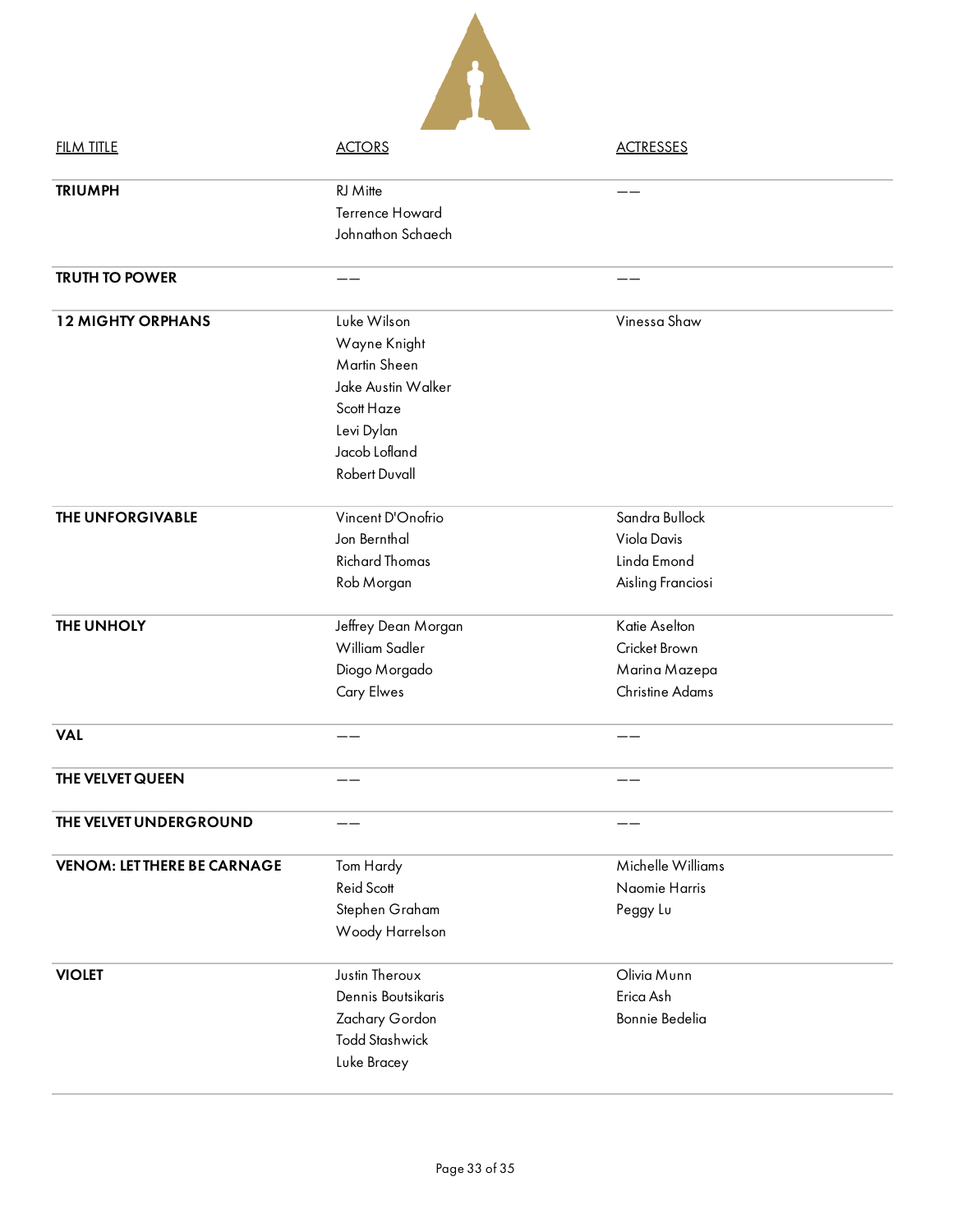

| <u>FILM TITLE</u>          | <u>ACTORS</u>             | <u>ACIRESSES</u>       |
|----------------------------|---------------------------|------------------------|
| <b>VIVO</b>                |                           |                        |
| THE WAKE OF LIGHT          | William Morton            | Rome Brooks            |
|                            | Matt Bush                 |                        |
| <b>THE WATER MAN</b>       | David Oyelowo             | <b>Rosario Dawson</b>  |
|                            | Lonnie Chavis             |                        |
| <b>THE WAY</b>             | Kelcey Watson             | Eli Jane               |
|                            | Lorenzo Antonucci         | Joan Wong              |
| <b>WEREWOLVES WITHIN</b>   | Sam Richardson            | Milana Vayntrub        |
|                            | George Basil              | Sarah Burns            |
|                            | Michael Chernus           | Catherine Curtin       |
|                            | Wayne Duvall              | Rebecca Henderson      |
|                            | Harvey Guillén            | Michaela Watkins       |
|                            | Cheyenne Jackson          |                        |
|                            | Glenn Fleshler            |                        |
| <b>WEST SIDE STORY</b>     | Ansel Elgort              | Rachel Zegler          |
|                            | David Alvarez             | Ariana DeBose          |
|                            | Mike Faist                | Rita Moreno            |
|                            | <b>Brian d'Arcy James</b> |                        |
|                            | Corey Stoll               |                        |
| <b>WHIRLYBIRD</b>          |                           |                        |
| THE WHITE LINE             | Jan-Barend Scheepers      | Girley Charlene Jazama |
|                            | Mervin Uahupirapi         | Sunet Van Wyk          |
|                            | Muhindua Kaura            | Joalette de Villiers   |
|                            | Charl Botha               | Vanessa Kamatoto       |
|                            | Desmond Katamila          | Hazel Hinda            |
| WHO WE ARE: A CHRONICLE OF |                           |                        |
| <b>RACISM IN AMERICA</b>   |                           |                        |
| <b>WISH DRAGON</b>         |                           |                        |
| <b>WOLF</b>                | George MacKay             | Lily-Rose Depp         |
|                            | Paddy Considine           | Eileen Walsh           |